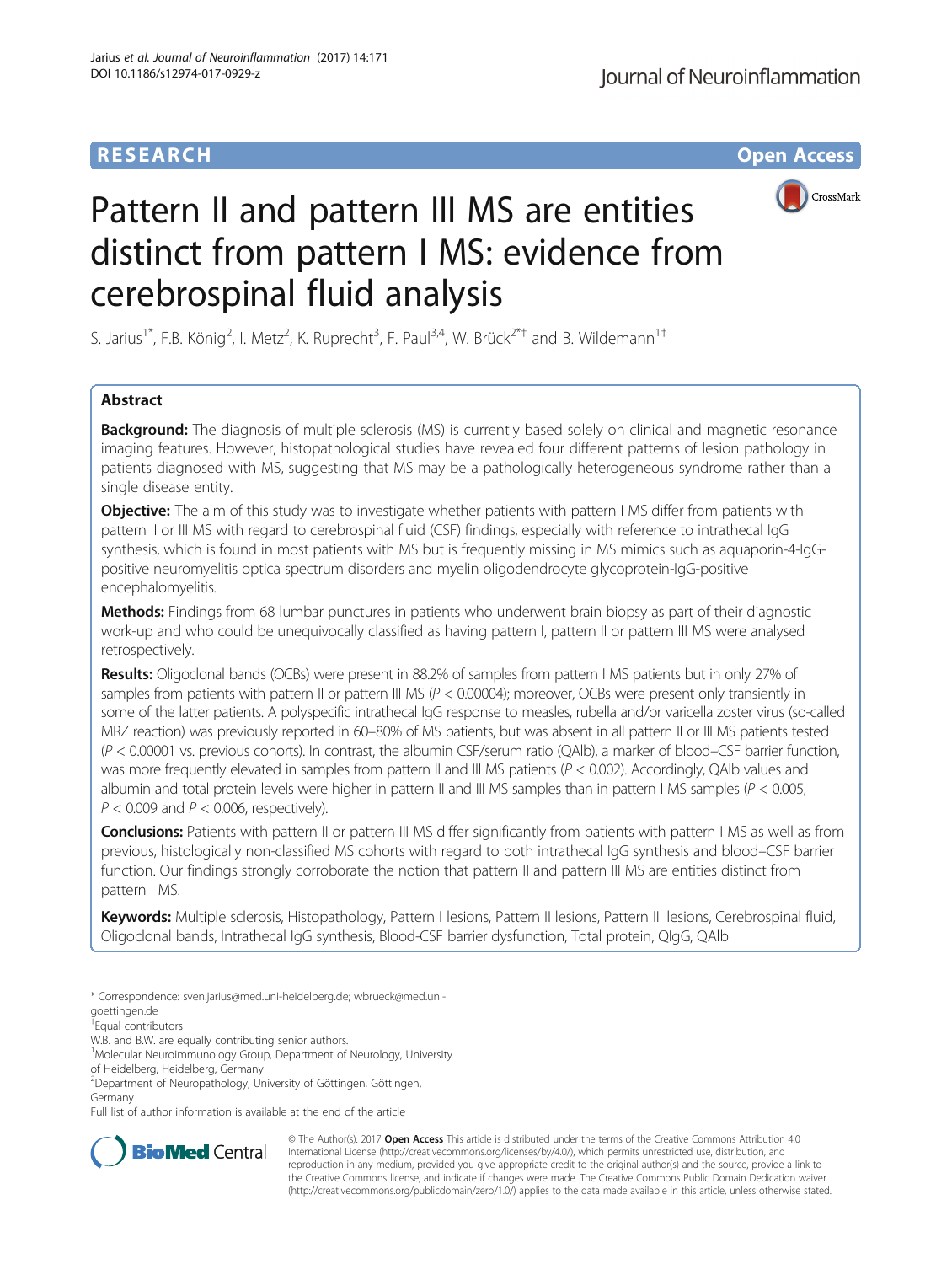# Background

Histopathological studies have demonstrated at least three different lesion patterns in early disease stages from patients diagnosed with multiple sclerosis (MS), termed patterns I, II and III [[1, 2\]](#page-12-0). Pattern I lesions show T cell and macrophage infiltration. Pattern II is defined by additional antibody and complement deposition, suggesting a contribution of humoral mechanisms to disease pathology. Pattern III is characterized by distal oligodendrogliopathy with dysregulated myelin protein expression and oligodendrocyte apoptosis, but still occurs on an inflammatory background. A fourth pattern, defined by oligodendrocyte degeneration in the periplaque white matter, has been described in few autopsy cases of primary-progressive MS, but is rare. These findings raise the possibility that MS, a diagnosis currently based mainly on phenotypical, namely clinical and radiological features [[3\]](#page-12-0), may in fact be a pathologically heterogeneous syndrome rather than a single disease entity. Importantly, two recent studies demonstrated intraindividual homogeneity and persistence of pattern I, II and III lesions over time [\[4](#page-12-0), [5](#page-12-0)], further corroborating the notion that lesion pathology may rather define pathogenetically distinct entities than reflect stagedependent processes in the development of lesions.

Intrathecal IgG synthesis, as detected qualitatively by isoelectric focusing (IEF) of cerebrospinal fluid (CSF) and serum or quantitatively by calculation of the immunoglobulin CSF/serum ratio (QIgG), is present in 90–98% of MS patients, usually remains detectable over the entire course of disease and is considered a diagnostic mainstay in MS [\[6](#page-12-0)–[9\]](#page-12-0).

In this study, we retrospectively compared the CSF profiles of patients who underwent brain biopsy as part of their diagnostic work-up and who could be unequivocally classified as having pattern I, pattern II or pattern III lesions, respectively.

#### Methods

#### Patients

Results from 68 routine lumbar punctures in 33 patients with histopathologically confirmed MS (16  $\times$  pattern II, 7  $\times$  pattern III, 10  $\times$  pattern I [[1, 2](#page-12-0)]) were analysed for OCB frequency and OCB patterns; CSF and serum IgG, IgM and IgA; CSF and serum albumin; IgG, IgM and IgA CSF/ serum ratios (QIgG, QIgM, QIgA); albumin CSF/serum ratio (QAlb); intrathecal IgG response to measles (M), rubella (R) and varicella zoster (Z) (MRZ reaction [MRZR]) [[10](#page-12-0)–[14\]](#page-12-0); CSF total protein (TP) and CSF L-lactate levels; and CSF white cell counts and white cell differentiation. All patients had undergone brain biopsy as part of their diagnostic work-up. All biopsies were histopathologically classified at the Department of Neuropathology, University of Göttingen, Germany (WB, IM, FK), as previously described [\[1](#page-12-0), [2\]](#page-12-0). All patients were classified based on brain lesions; none was classified based on brainstem, spinal cord or optic nerve lesions. All had early active disease and none had primary-progressive disease or pattern IV lesions. The median age at the time of first lumbar puncture was 36 years (range  $13-63$ ). The sex ratio (m:f) was 1:1.75. All patients were of Caucasian origin. Available serum samples were retrospectively tested for aquaporin 4 (AQP4)-IgG and myelin oligodendrocyte glycoprotein (MOG)-IgG using a cell-based assay (CBA) employing formalin HEK293 cells transfected with full-length human M1-AQP4 and M23-AQP4 [[15](#page-12-0), [16\]](#page-12-0) or full-length human MOG [[17](#page-12-0), [18](#page-13-0)], respectively. All analyses were done retrospectively, in no case were brain, blood or CSF specimens obtained for the present study. AQP4-IgG and MOG-IgG testing and retrospective analysis of the patients' CSF results was performed in an anonymized fashion.

#### Evaluation of the humoral immune response

Oligoclonal IgG bands (OCBs) were evaluated according to an international consensus [\[9](#page-12-0)]: IEF pattern  $1 = no$ OCBs in CSF or serum; IEF pattern 2 = CSF-restricted OCBs; IEF pattern 3 = CSF-restricted OCBs and additional identical bands in CSF and serum (combination of patterns 2 and 4); IEF pattern  $4 =$  identical OCBs in CSF and serum ('mirror pattern'); and IEF pattern 5 = monoclonal bands in CSF and serum. Only IEF patterns 2 and 3 indicate intrathecal IgG synthesis. Quantitative expressions of the intrathecal humoral immune response were based on calculation of the CSF/ serum ratios for IgG (QIgG), IgM (QIgM) and IgA (QIgA) with  $Q_{Ig} = Ig_{CSF[mg/L]}/Ig_{serum[g/L]}$ . The upper limits of the respective reference ranges,  $Q_{\text{lim}}(I g G)$ ,  $Q_{\text{lim}}(IgM)$  and  $Q_{\text{lim}}(IgA)$ , were calculated against QAlb according to Reiber's revised hyperbolic functions [\[10](#page-12-0)]. Values for  $Q_{Ig} > Q_{\text{lim}}(Ig)$  were considered to indicate intrathecal immunoglobulin synthesis [[10\]](#page-12-0). The fraction (in %) of intrathecally produced Ig  $(Ig_{IF})$  and the absolute amount of locally, i.e. intrathecally, produced Ig  $(IGG<sub>loc</sub>)$  were calculated according to the following formulas:  $Ig_{IF[\%]} = [QIg - Q_{lim}(Ig)] \times Ig_{serum} \times 100$  and  $I_{\text{g}_{\text{loc[mg/L]}}} = [\text{QIg} - \text{Q}_{\text{lim}}(\text{Ig})] \times \text{I}_{\text{Serum}}$ , respectively [\[10](#page-12-0)]. Antibody indices (AI) were calculated according to Reiber's formula:  $AI = Q_{spec}/QIgG$ , or  $AI = Q_{spec}/Q_{lim}(IgG)$ if ( $Q_{\text{lim}} > QIgG$ ), with  $Q_{\text{spec}} = IgG_{\text{spec}}(CSF)/IgG_{\text{spec}}(\text{serum}).$ Taking into account the relatively small sample size of the pattern I MS subgroup, we also compared the results for pattern II and pattern III MS with data from 'classical' landmark studies on OCB and MRZR findings in (histologically non-classified) MS [\[14,](#page-12-0) [19\]](#page-13-0).

# Evaluation of blood-CSF barrier function

The CSF/serum albumin quotient, QAlb =  $Alb_{CSF[mg/L]}/$ Alb<sub>serum[g/L]</sub>, was used to assess the blood–CSF barrier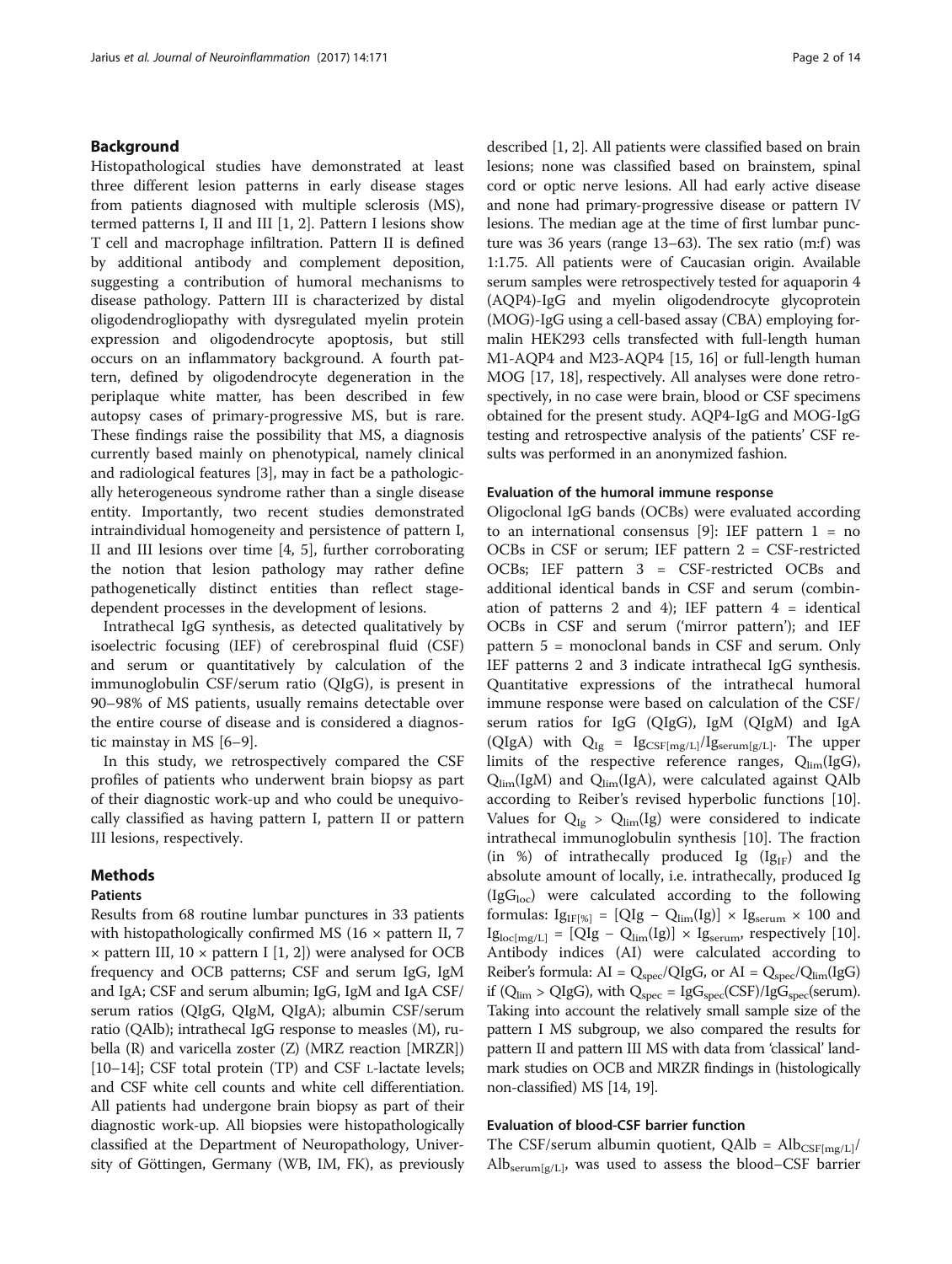<span id="page-2-0"></span>function. As the upper reference limit of QAlb is age dependent,  $Q_{\text{lim}}(Alb)$  was calculated as  $4 + (a/15)$ , with a representing the patient's age, according to Reiber et al. [[20](#page-13-0)]. Dysfunction of the blood–CSF barrier was defined as  $QAlb > Q_{lim}(Alb).$ 

## Cytological examination, total CSF protein and L-lactate

A white cell count >5/μL was classified as 'increased'. An age-dependent upper reference range for CSF L-lactate was applied (0–15 years of age, 1.8 mmol/L; 16–50 years, 2.1 mmol/L; >50 years, 2.6 mmol/L [[21](#page-13-0), [22\]](#page-13-0)). As upper reference limit for total CSF protein, 450 mg/L was used.

## **Statistics**

Fisher's exact test and Mann–Whitney U test were used to detect differences between groups. Spearman's rho was calculated to test for correlations. P values <0.05 were considered statistically significant. Due to the exploratory nature of this study, no corrections for multiple comparisons were performed. Reiber diagrams were generated using the Protein Statistics in CSF analysis V3.0 software (Comed, Soest, Germany). The study was approved by the institutional review boards of the University of Göttingen and the University of Heidelberg. All CSF parameters evaluated in this study are routinely tested in Germany as part of the diagnostic workup of patients with suspected MS in Germany and are recommended by the guidelines of the German Society of Neurology and by the guidelines of the Germany Society of CSF Analysis and Clinical Neurochemistry [[21](#page-13-0)].

# Results

#### Epidemiology and autoantibody status

Epidemiological data for all subgroups are given in Table 1. All serum samples available for retrospective testing  $(n = 13)$  were negative for AQP4-IgG and MOG-IgG [[18](#page-13-0)].

#### Oligoclonal bands

CSF-restricted OCB were found in 15/17 (88.2%) samples from patients with pattern I MS, but were negative in 27/37 (73%) of samples from patients with pattern II or pattern III MS (P < 0.00004) (Fig. [1](#page-3-0)). Overall, only 7/22 (31.8%) pattern II and III patients, but 8/10 (80%) pattern I MS patients, had OCB at least once  $(P < 0.021)$ . Moreover, OCBs were only transiently positive in 2 of the 7 only OCB-positive pattern II and III patients (patient 1, pattern II: lumbar puncture (LP) #1 positive, LP #2 negative; patient 2, pattern III: LP #1 positive, LP #2 negative). If only persisting OCB are taken into account, only 22.7% (5/22) patients with pattern II or III MS were positive for OCB  $(P < 0.006)$  (Table [2](#page-4-0)). Of note, OIgG was negative at the time of OCB determination in the two cases with transient OCB, indicating very low levels of intrathecal IgG synthesis in these patients. Identical OCB in serum and CSF without additional CSF-restricted bands (the so-called mirror pattern or IEF pattern 4), suggesting possible systemic inflammation, were found in a single patient with pattern II MS but were absent in all other patients. IEF pattern 5, indicating monoclonal gammopathy, was present in a single pattern II MS patient (still detectable in a second sample taken 24 months later) and transiently in one pattern III patient (negative follow-up sample obtained 36 days later). Comparison of the pattern II or pattern III MS patients' data with data from a reference paper on CSF in MS [[19](#page-13-0)] confirmed the marked difference in OCB frequency (P < 0.000001) (see Table [9](#page-10-0) for details).

## IgG, IgM and IgA CSF/serum ratios

While 7/17 (41.2) samples from patients with pattern I MS showed elevated QIgG levels, only 5/41 (12.2) of samples from patients with pattern II or pattern III MS did so  $(P < 0.021)$  (Table [2](#page-4-0)). Intrathecal production of IgM as indicated by elevated QIgM was rare and was found both in patients with pattern I MS (3/9; 33.3%) and in patients with pattern II MS (3/12; 25%). QIgA levels were elevated in a few pattern I patients (2/8; 25%), in a single pattern II patient and in none of the pattern III patients (1/17; 5.9%). Data on both the fractions and the absolute amounts of intrathecally produced IgG, IgM and IgA can be found in Tables [2](#page-4-0) and [3](#page-5-0). Plots of QIgG, QIgA and QIgM, respectively, against QAlb as a measure of blood–CSF barrier function are shown in Fig. [2](#page-6-0).

Table 1 Fpidemiological findings

|                 | Units | Pattern   MS | Patterns $   +   $ MS | Pattern II MS | Pattern III MS | AQP4-Ab+ NMO [48] |  |  |  |
|-----------------|-------|--------------|-----------------------|---------------|----------------|-------------------|--|--|--|
| Patients        |       | 10           | 23                    | 16            |                | 89                |  |  |  |
| Samples         |       | 19           | 49                    | 30            | 19             | 211               |  |  |  |
| Age at first LP | Years | $30(13-47)$  | $36(20-63)$           | $35(20-51)$   | $38(26-63)$    | 39.5 (14-79)      |  |  |  |
| Sex ratio       | m:t   | 1:1          | 1:2.3                 | 1:2.2         | 1:2.5          | 1:12.1            |  |  |  |

 $LP$  lumbar puncture,  $m$  male,  $f$  female

Results in AQP4-IgG-positive NMO as observed in a previous study [\[48](#page-13-0)] are given in the last column for comparison. Note the marked difference in the sex ratios between pattern II MS and NMO. Years are given as median and range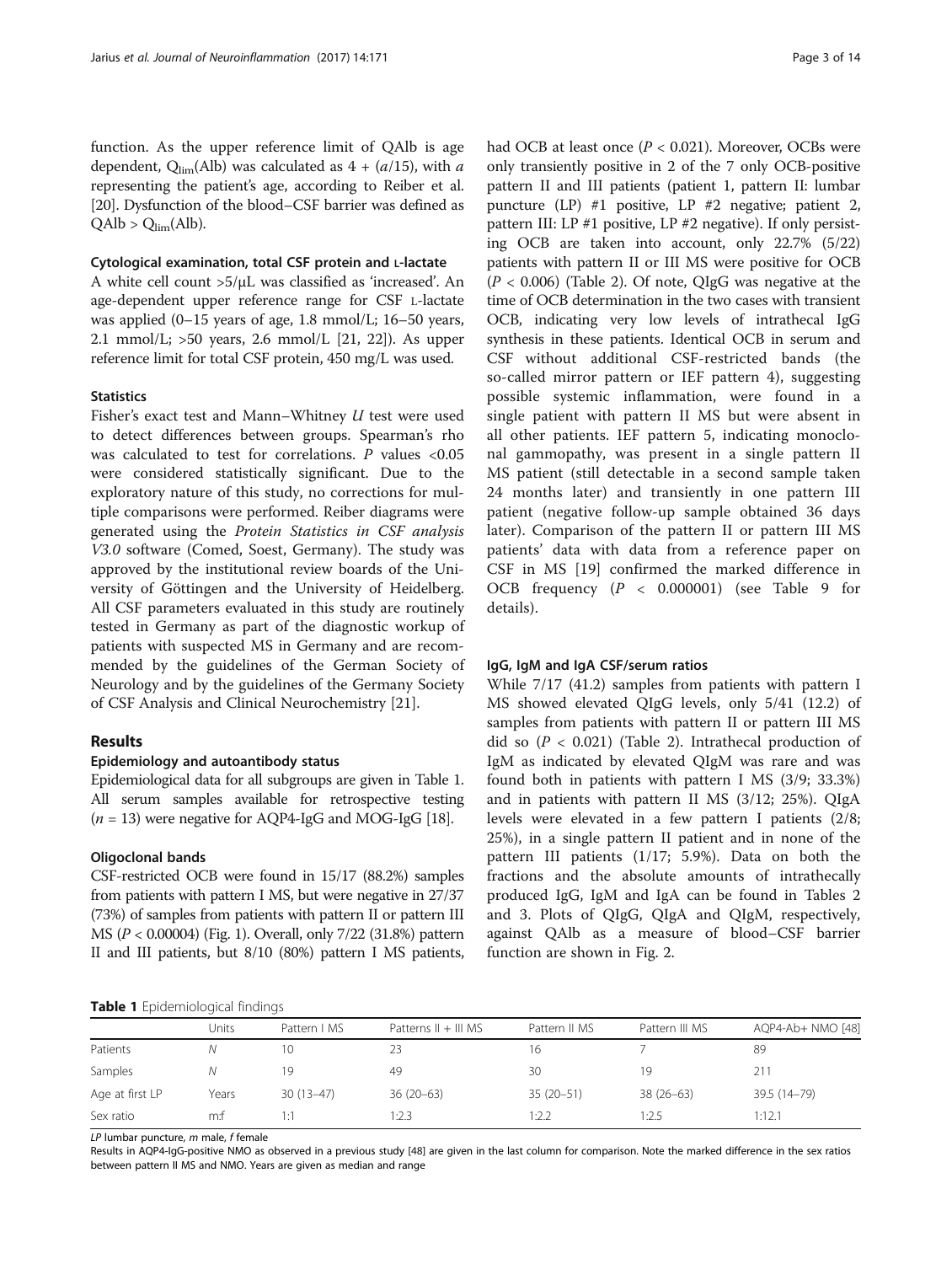<span id="page-3-0"></span>

# Immunoglobulin class patterns

Intrathecal Ig production, if present, was restricted to one immunoglobulin class in most cases (cf. Table [4](#page-7-0) for details). A two-class immune reaction, defined as intrathecal production of either IgG and IgM, or IgM and IgA, or IgG and IgA, was present in only four samples (Table [4](#page-7-0)). None of the samples showed a three-class immune response, defined as combined elevation of QIgG, QIgM and QIgA. Of note, three pattern II patients showed an isolated IgM reaction at least once (patient 1, intrathecal IgM, IgG and IgA fractions, 83, 47 and 0%, respectively, at first lumbar puncture; 73, 0 and 0% 10 days later; and 71, 0 and 0% 14 days later; patient 2, 37, 0 and 0%; patient 3, 17, 0 and 0% at first puncture, no intrathecal IgM, IgG and IgA synthesis at repeat puncture at day 34 and day 815).

# MRZ reaction

A positive MRZR, as defined by at least two positive IgG-AIs, which has been reported in the literature to be present in around 70% of patients with MS [\[10](#page-12-0)–[14,](#page-12-0) [23](#page-13-0)], was absent in all samples from patients with pattern II or pattern III MS examined ( $P < 0.000002$  compared to unselected MS patients [\[23](#page-13-0)]). Only two patients with pattern I MS had been tested for MRZR (positive in 1/2, 50%), precluding statistical comparisons. A positive AI against at least one of the three constituents (measles virus, rubella virus, varicella zoster virus), which has been reported in the literature to be present in 89% (158/177) [\[19](#page-13-0)] to 94% (94/100) [[14](#page-12-0)] of patients with MS, was absent in 91% (10/11) of samples from pattern II and III patients ( $P < 0.000001$  vs. references [[19\]](#page-13-0) and [[14\]](#page-12-0)). MRZR was re-tested in two patients (one with pattern II and one with pattern III MS) later in the disease course and remained negative in both cases. Only a single patient with pattern III MS had a positive AI for measles virus; however, a follow-up examination 1 month later was negative. See Table [5](#page-7-0) for details.

# Blood–CSF barrier integrity

A disrupted blood–CSF barrier function was found in only 4/17 (23.5) of samples from patients with pattern I MS but in 30/43 (69.8) of samples from patients with pattern II or pattern III MS ( $P < 0.002$ ). Accordingly, median QAlb values and median albumin CSF concentrations were higher in pattern II or III samples than in pattern I samples ( $P < 0.005$  for QAlb,  $P < 0.009$  for CSF albumin). See Table [6](#page-8-0) for details.

# Cellular immune response

CSF pleocytosis was slightly less frequent in pattern II MS samples (6/26; 23.1%) than in pattern I (5/13; 38.5%) and pattern III (10/14; 71.4%) samples ( $P < 0.02$ ). However, median CSF white cell count (WCC) were low in all three subgroups, with only 3/49 (6.1%) of samples showing cell counts >40 cells/μL (see Table [7](#page-8-0) for details). In patients with pleocytosis, CSF white cells included lymphocytes in all samples examined and monocytes in most, with no significant differences between the groups. Neutrophil granulocytes were present only in five samples from patients with pleocytosis, and the levels were very low  $(1 \times$  pattern I MS: 7 cells/ $\mu$ L, 5% neutrophils; 1  $\times$  pattern II MS: 6 cells/ $\mu$ L, 3% neutrophils; 3  $\times$  pattern III MS: 17, 13 and 7 cells/μL, 1–3% neutrophils) and possibly related to slight blood contamination in one case (722 erythrocytes/μL). Eosinophils were present in only two patients with pleocytosis  $(1 \times$  pattern II MS: 69  $cells/µL$ , 13% eosinophils, absent both in a previous sample and in a follow-up sample, AQP4-IgG: negative; 1 × pattern III MS: 7 cells/μL, 5% eosinophils; no erythrocytes in both cases). Sixty-two percent (13/21) of pattern II/III MS samples without pleocytosis showed an elevated QAlb and, thus, an albuminocytological dissociation, but only 12.5% (1/8) of pattern I MS samples  $(P < 0.04$ ; see Table [7](#page-8-0) for details).

# Total CSF protein

Total protein (TP) in the CSF was more frequently elevated in samples from patients with pattern II or III MS samples (29/43; 67.4%) than in pattern I MS (3/15; 20%) (P < 0.003). Accordingly, median TP CSF levels were higher in pattern II or III MS samples (median 550 mg/dl, range 168–1930) than in pattern I MS samples (median 375, range  $187–750$ ) ( $P < 0.006$ ), with the highest levels detected in pattern III samples (median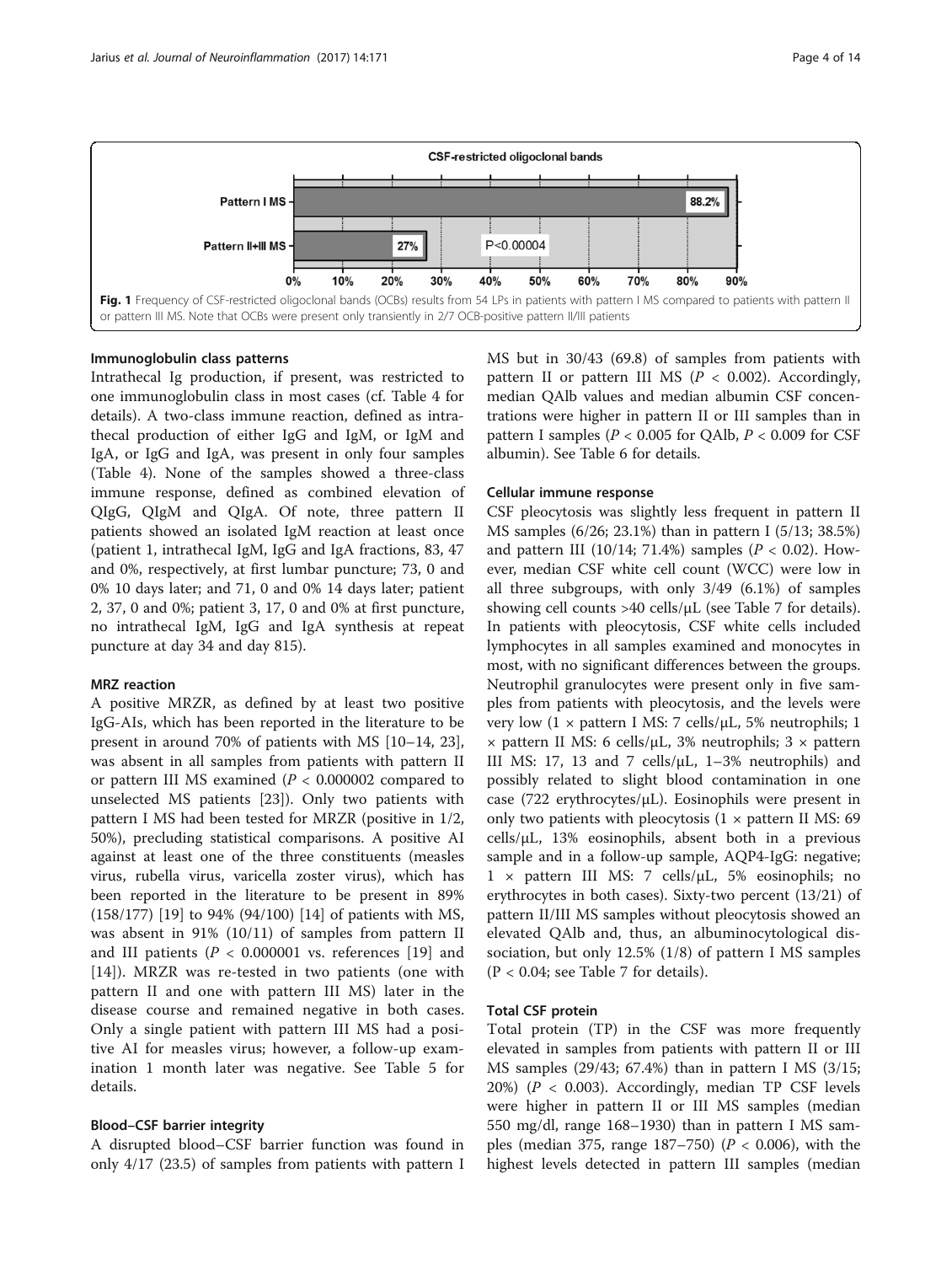| and serum IgG concentrations                                                                                                                                     |          |                                |                           |                           |                     |                              |                     |
|------------------------------------------------------------------------------------------------------------------------------------------------------------------|----------|--------------------------------|---------------------------|---------------------------|---------------------|------------------------------|---------------------|
|                                                                                                                                                                  | Units    | Pattern I MS                   | Pattern II + III MS       | Pattern II MS             | Pattern III MS      | AQP4-lqG+<br><b>NMO</b> [48] | MOG-19G+<br>EM [35] |
| CSF-restricted OCB                                                                                                                                               | Samples  | $\widehat{\sim}$<br>15/17 (88. | 10/37(27)                 | 9/25 (36)                 | 1/12(8.3)           | 29/177 (16.4)                | (11) 14/8           |
| CSF-restricted OCB                                                                                                                                               | Patients | 8/10 (80)                      | 7/22 (31.8)               | 6/16 (37.5)               | 1/6(16.7)           | 22/80 (27.5)                 | 6/45 (13)           |
| CSF-restricted OCB, without<br>transient OCB                                                                                                                     | Patients | 8/10 (80)                      | 5/22 (22.7)               | 5/16 (31.3)               | 0/6 (0)             | 16/80 (20)                   | 6/45(13)            |
| OCB, IEF pattern 1                                                                                                                                               | Samples  | 2/15 (13.3)                    | 24/35 (68.6)              | 13/23 (56.5)              | $11/12$ (91.7)      | 127/177 (71.8)               | nd.                 |
| OCB, IEF pattern 2                                                                                                                                               | Samples  | 13/15 (86.7)                   | 7/35 (20)                 | 6/23 (26.1)               | 1/12(8.3)           | (7.01) 27 (161               | d.<br>C             |
| OCB, IEF pattern 3                                                                                                                                               | Samples  | 0/15 (0)                       | 1/35(2.9)                 | 1/23(4.3)                 | 0/12(0)             | 10/177 (5.6)                 | d.<br>C             |
| OCB, IEF pattern 4                                                                                                                                               | Samples  | 0/15(0)                        | 1/35(2.9)                 | $1/23$ $(4.3)$            | 0/12(0)             | 20/177 (11.3)                | ਨੂੰ                 |
| OCB, IEF pattern 5                                                                                                                                               | Samples  | 0/15(0)                        | 3/35 (8.6)                | 2/23(8.7)                 | 1/12(8.3)           | 1/177 (0.6)                  | nd.                 |
| $Q$ lg $G > Q_{\text{lim}}(log)$                                                                                                                                 | Patients | 3/10 (30)                      | 4/21 (19)                 | 4/14 (28.6)               | 0/7(0)              | nd.                          | pd.                 |
| $Q$ lg $G > Q_{\text{lim}}(log G)$                                                                                                                               | Samples  | 7/17 (41.2)                    | 5/41 (12.2)               | 5/24 (20.8)               | 0/17(0)             | 13/143 (9)                   | Р.                  |
| QlgG, all LPs                                                                                                                                                    |          | 3.6 (1.9-9.35; 17)             | $4.75(1.3-21.5; 42)$      | $4.8(1.3-21.5; 25)$       | 4.7 (1.98-12.6; 17) | $3.9(0.2 - 58.1; 135)$       | p.i                 |
| QlgG, if positive                                                                                                                                                |          | 3.63 (2.6-9.35; 7)             | 5.03 (3.2-8.8; 5)         | 5.03 (3.2-8.8; 5)         | n.a.                | 5.7 (2.5-58.1; 12)           | nd.                 |
| IgG <sub>loc</sub> all LPs                                                                                                                                       | mg/L     | $0 (0 - 75.76; 17)$            | $0(0-51.17; 41)$          | $0(0-51.17; 24)$          | $0(0-0; 17)$        | $0(0-441.4; 135)$            | pd.                 |
| IgG <sub>loc</sub> , QIgG positives                                                                                                                              | mg/L     | 5.91 (2.31-75.76; 7)           | $16.75(11.79 - 51.17; 5)$ | 16.75 (11.79-51.17; 5)    | n.a.                | $13.9(1.3 - 441.4; 12)$      | p.                  |
| IgG <sub>IF</sub> , all LPs                                                                                                                                      |          | $0(0-0.58; 17)$                | $0(0-0.59; 41)$           | $0(0-0.59; 24)$           | $0(0-0; 17)$        | $0(0-90.6; 135)$             | ņd.                 |
| IgG <sub>IF</sub> , QIgG positives                                                                                                                               |          | $0.14(0.06 - 0.58; 7)$         | $0.47$ $(0.22 - 0.59; 5)$ | $0.47$ $(0.22 - 0.59; 5)$ | n.a.                | 32.5 (2.8-90.6; 12)          | nd.                 |
| IgG CSF, all LPs                                                                                                                                                 | mg/L     | 39.9 (11-130; 17)              | 43.7 (11.4-146; 41)       | 46 (11.4-109; 24)         | 37.7 (21-146; 17)   | 37.9 (2.4-487; 136)          | ņd.                 |
| IgG CSF, QIgG positives                                                                                                                                          | mg/L     | 39.9 (16.8-130; 7)             | 53.3 (22.9-109; 5)        | 53.3 (22.9-109; 5)        | n.a.                | 70.6 (20.5-487; 12)          | ņd.                 |
| IgG serum, all LPs                                                                                                                                               | $\leq$   | 10 (3.9-28.04; 17)             | 8.75 (5.55-28.9; 41)      | $10.39(5.55 - 24.8; 24)$  | 7.5 (6.15-28.9; 17) | $10(1.9 - 55.8; 134)$        | c.<br>C             |
| IgG serum, QIgG positives                                                                                                                                        | 9/L      | 5.3; 7<br>$9.21(3.9-1)$        | 8.75 $(7.1 - 12.4; 5)$    | 8.75 (7.1-12.4; 5)        | n.a.                | $10.7(2.4 - 18; 12)$         | ਨੂੰ                 |
| Concentrations, ratios and fractions are reported as medians; range and total sample numbers examined are given in brackets<br>n.a. not applicable, n.d. no data |          |                                |                           |                           |                     |                              |                     |

Table 2 Frequency of intrathecal total lgG synthesis; oligoclonal lgG pattern; IgG CSF/serum ratios; intrathecal IgG fractions; absolute amount of locally produced IgG; and CSF Table 2 Frequency of intrathecal total IgG synthesis; oligoclonal IgG pattern; IgG CSF/serum ratios; intrathecal IgG fractions; absolute amount of locally produced IgG; and CSF

<span id="page-4-0"></span>Jarius et al. Journal of Neuroinflammation (2017) 14:171 **Page 5 of 14** Page 5 of 14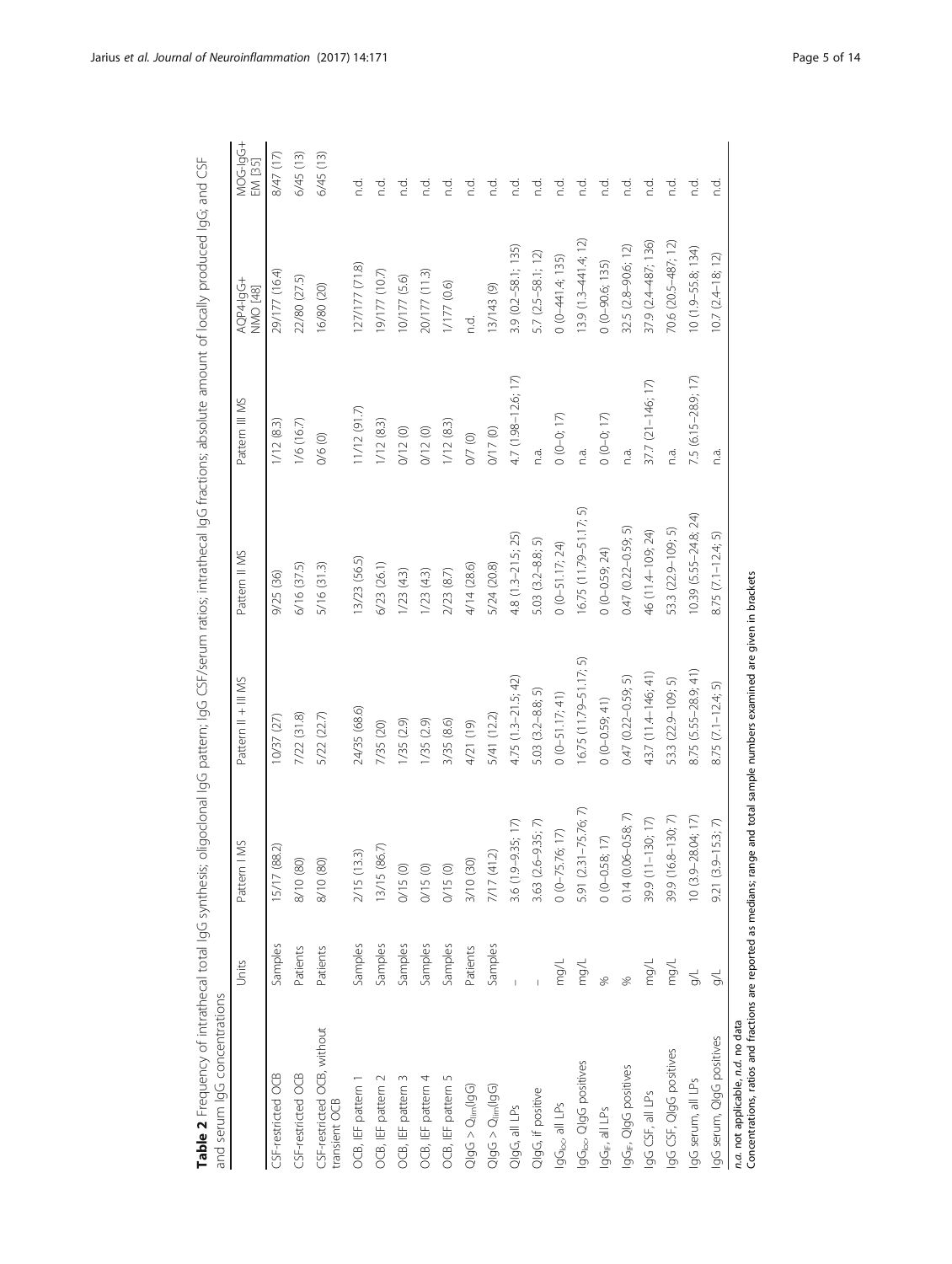<span id="page-5-0"></span>

| i<br>$+ 7 + 10 + 1$<br><b>CHICKS</b><br>İ<br>$\frac{1}{2}$<br>Ì<br>こうしょう<br>רב לבתרו ומה ומה לה<br>ll<br>くらく<br>$\frac{5}{2}$<br>ミニ・ニー<br>)<br>2<br>2<br>$\bar{2}$<br>$\frac{1}{2}$ laM and laA.<br>CSF and serum lgM and lgA concentrations<br><b>Cable 3</b> Frequency of intrathecal | ₫.<br>ļ<br>i<br>-<br>-<br>-<br>-<br>-<br>-<br>-<br>5<br>j |  |
|-----------------------------------------------------------------------------------------------------------------------------------------------------------------------------------------------------------------------------------------------------------------------------------------|-----------------------------------------------------------|--|
|                                                                                                                                                                                                                                                                                         |                                                           |  |
|                                                                                                                                                                                                                                                                                         |                                                           |  |
|                                                                                                                                                                                                                                                                                         |                                                           |  |
|                                                                                                                                                                                                                                                                                         |                                                           |  |

| יכוב המונח לערב בארצו במונח המונח המונח המונח המונח המונח המונח המונח המונח המונח המונח המונח המונח המונח המונ<br>המונח המונח המונח המונח המונח המונח המונח המונח המונח המונח המונח המונח המונח המונח המונח המונח המונח המונח המ | Units            | Pattern   MS                | Pattern II + III MS       | Pattern II MS            | Pattern III MS        | AQP4-19G+ NMO [48]       |
|----------------------------------------------------------------------------------------------------------------------------------------------------------------------------------------------------------------------------------|------------------|-----------------------------|---------------------------|--------------------------|-----------------------|--------------------------|
| $\label{eq:QI} \text{QIgM} > \text{Q}_{\text{lim}}(\text{IgM})$                                                                                                                                                                  | Patients         | 3/9 (33.3)                  | 3/17 (17.6)               | 3/12 (25)                | 0/5(0)                | c.<br>C                  |
| $Q gM>Q_{lim}( gM\rangle, \, \text{LPs}$                                                                                                                                                                                         | Samples          | 3/16 (18.8)                 | 5/30 (16.7)               | 5/20 (25)                | 0/10 (0)              | 13/96 (14%)              |
| QlgM, all LPs                                                                                                                                                                                                                    |                  | $0.58$ $(0.26 - 1.5; 15)$   | $0.65$ $(0.1 - 14.1; 26)$ | $0.8$ (0.1-14.1; 17)     | $0.6(0.5 - 5.8; 9)$   | $0.9(0-40.5; 97)$        |
| 2lgM, if positive                                                                                                                                                                                                                |                  | $(0.58 - 1.5; 3)$<br>0.8    | $9.8$ $(3.5 - 14.1; 5)$   | $9.8(3.5 - 14.1; 5)$     | n.a.                  | 8.3 (1.2-40.5; 13)       |
| gM <sub>loc</sub> , all LPs                                                                                                                                                                                                      | mg/L             | $0(0-0.27; 16)$             | $0 (0 - 9.24; 29)$        | $0(0-9.24; 19)$          | $0(0-0; 10)$          | $0(0-35.3; 95)$          |
| IgM <sub>loc</sub> , QIgM positives                                                                                                                                                                                              | mg/L             | $2(0.05 - 0.27; 3)$<br>0.12 | 6.41 (0.86-9.24; 5)       | 6.41 (0.86-9.24; 5)      | n.a.                  | $0.9(0-35.3; 13)$        |
| gM <sub>IF</sub> , all LPs                                                                                                                                                                                                       |                  | $0(0-0.12; 16)$             | $0 (0 - 0.86; 30)$        | $0(0 - 0.86; 20)$        | $0(0-0; 10)$          | $0(0-95.8; 95)$          |
| IgM <sub>IF</sub> , QIgM positives                                                                                                                                                                                               |                  | $0.1(0.09 - 0.12; 3)$       | 0.71 (0.17-0.86; 5)       | 0.71 (0.17-0.86; 5)      | n.a.                  | $[5.3 (2.3 - 95.8; 13)]$ |
| IgM CSF, all LPs                                                                                                                                                                                                                 | mg/L             | $(0.4-3; 15)$               | 1.05 (0.2-17.8; 26)       | $1.2$ $(0.2 - 17.8; 17)$ | $0.9(0.54 - 11; 9)$   | $0.7(0-36.9;100)$        |
| IgM CSF, QIgM positives                                                                                                                                                                                                          | $\gamma$         | $1.2(0.42-3; 3)$            | $9(5.4 - 17.8; 5)$        | $9(5.4 - 17.8; 5)$       | n.a.                  | n.d.                     |
| gM serum, all LPs                                                                                                                                                                                                                | $\frac{1}{2}$    | 1.68 (0.56-3.75; 16)        | 1.6 (0.38-3.68; 29)       | 1.45 (0.38-3.68; 20)     | $.7(0.9-2.2; 9)$      | 0.96 (0.13-2.85; 99)     |
| IgM serum, QIgM positives                                                                                                                                                                                                        | $\frac{1}{2}$    | $(0.72 - 2; 3)$<br>1.51     | $1.1$ $(0.64 - 1.5; 5)$   | $1.1 (0.64 - 1.5; 5)$    | n.a.                  | t.<br>C                  |
| $Q \vert gA \rangle \geq Q \vert_{\text{lim}} (\vert gA \rangle$                                                                                                                                                                 | Patients         | 2/8(25)                     | 1/17(5.9)                 | 1/12(8.3)                | 0/5(0)                | đ.                       |
| $\mathrm{QlgA}>\mathrm{Q}_{\mathrm{lim}}(\mathrm{lgA})$                                                                                                                                                                          | Samples          | 2/15(13.3)                  | 1/29(3.4)                 | 1/19(5.3)                | 0/10 (0)              | 5/88 (6%)                |
| QlgA, all LPs                                                                                                                                                                                                                    |                  | $(1.01 - 5.7; 13)$<br>1.77  | 2.5 (0.82-9.1; 29)        | 2.4 (1-6.6; 19)          | $3.3(0.82 - 9.1; 10)$ | 2.1 (0-40.4; 88)         |
| QlgA, if positive                                                                                                                                                                                                                |                  | $(1.73 - 4.7; 2)$<br>3.22   | $1(1-1; 1)$               | $1(1-1; 1)$              | n.a.                  | $5.1$ $(3.7-20.2; 5)$    |
| IgAloc all LPs                                                                                                                                                                                                                   | mg/L             | $0(0-3.72; 15)$             | $0(0-0.08; 29)$           | $0(0 - 0.08; 19)$        | $0(0-0; 10)$          | $0 (0 - 3.2; 86)$        |
| IgAloc, QIgA positives                                                                                                                                                                                                           | $\gamma 6\omega$ | $2.015$ $(0.31 - 3.72; 2)$  | $0.08$ $(0.08 - 0.08; 1)$ | $0.08(0.08 - 0.08, 1)$   | n.a.                  | $0.3$ $(0.03 - 3.2; 5)$  |
| IgA <sub>IF</sub> , all LPs                                                                                                                                                                                                      |                  | $0(0-0.73; 15)$             | $0(0-0.08; 29)$           | $0(0 - 0.08; 19)$        | $0(0-0; 10)$          | $0(0-7.5; 86)$           |
| IgA <sub>IF</sub> , QIgA positives                                                                                                                                                                                               |                  | $0.425(0.12 - 0.73; 2)$     | 0.08 (0.08-0.08; 1)       | 0.08 (0.08-0.08; 1)      | n.a.                  | 5.6 (0.5-7.5; 5)         |
| IgA CSF, all LPs                                                                                                                                                                                                                 | mg/L             | 2.7 (1.4-16.6; 13)          | 4.55 (0.24-19.9; 30)      | 3.45 (0.24-17.5; 20)     | $8.5(3.1 - 19.9; 10)$ | 4.7 (0-131; 95)          |
| IgA CSF, QIgA positives                                                                                                                                                                                                          | $\gamma b\omega$ | $3.79$ $(2.5 - 5.08; 2)$    | $1.1 \ (1.1{-}1.1; \ 1)$  | $1.1(111111; 1)$         | n.a.                  | n.d.                     |
| IgA serum, all LPs                                                                                                                                                                                                               |                  | $(0.9 - 2.9, 15)$<br>1.53   | 1.88 (0.53-3.8; 29)       | $1.55(0.53-3; 19)$       | 2.6 (1.2-3.8; 10)     | 0.96 (0.13-2.85; 99)     |
| IgA serum, QIgA positives                                                                                                                                                                                                        |                  | $(1.08 - 1.45; 2)$<br>1.26  | $1.1(1.1 - 1.1; 1)$       | $1.1(1.1-1.1; 1)$        | n.a.                  | n.d.                     |
| <i>n.a.</i> not applicable, <i>n.d.</i> no data<br>Concentrations, ratios and fractions are reported as medians; range and total sample numbers examined are given in brackets                                                   |                  |                             |                           |                          |                       |                          |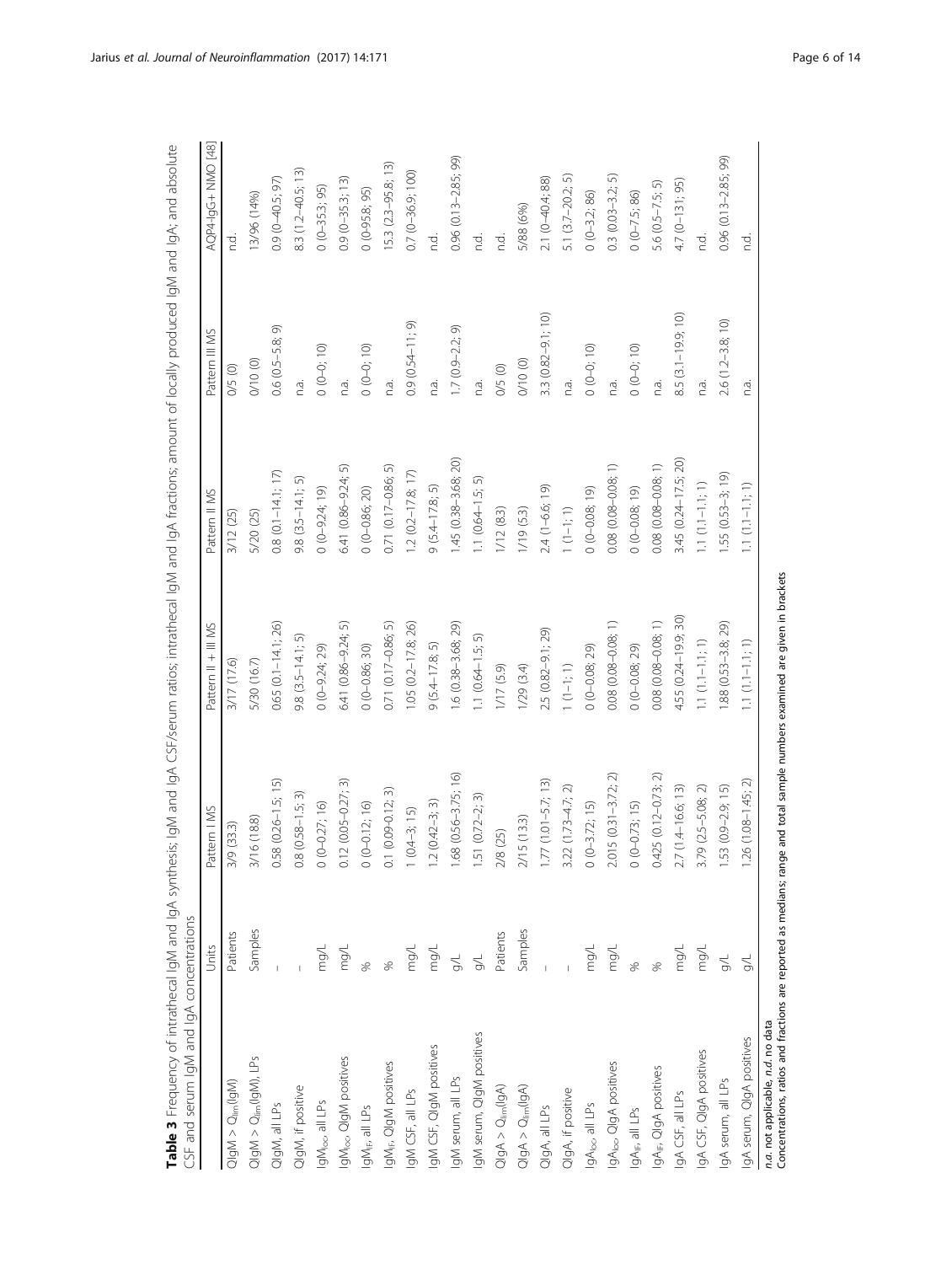<span id="page-6-0"></span>

640, range 260–1277). TP CSF levels >750 mg/dl were present in 8/43 (18.6%) samples from patients with pattern II or III MS, but were not detected in any of the pattern I MS patients. As expected, TP CSF and QAlb were strongly correlated both in the total cohort and within each of the three subgroups  $(P < 0.0001)$ .

# CSF L-lactate

A trend towards higher median L-lactate level was noted in pattern II and III MS (1.9 mmol/L, range 0.8–3.3) compared with pattern I MS (1.3 mmol/L, range 1.1–2.35). Similarly, a higher proportion of patients with pattern II or III MS than patients with pattern I MS had elevated L-lactate levels at least once, but the difference was not statistically significant. See Table [8](#page-9-0) for details.

# Abnormal vs. normal results

Overall, 65/68 (95.6%) LPs showed some abnormality (either intrathecal IgG, IgM or IgA synthesis; disturbed blood–CSF barrier function; or elevated WCC, TP or Llactate levels); the only three samples with normal results were all from patients with pattern II MS.

A summary of the statistically significant differences between groups can be found in Table [9](#page-10-0).

# **Discussion**

In this study, we systematically analysed the results from 68 lumbar punctures in patients who were histopathologically diagnosed with pattern I, pattern II or pattern III MS according to previously published criteria [\[2](#page-12-0)]. The most striking finding was the lack of intrathecal IgG synthesis in the vast majority of samples from pattern II or pattern III MS patients. Intrathecal IgG synthesis is considered a diagnostic mainstay of MS. While previous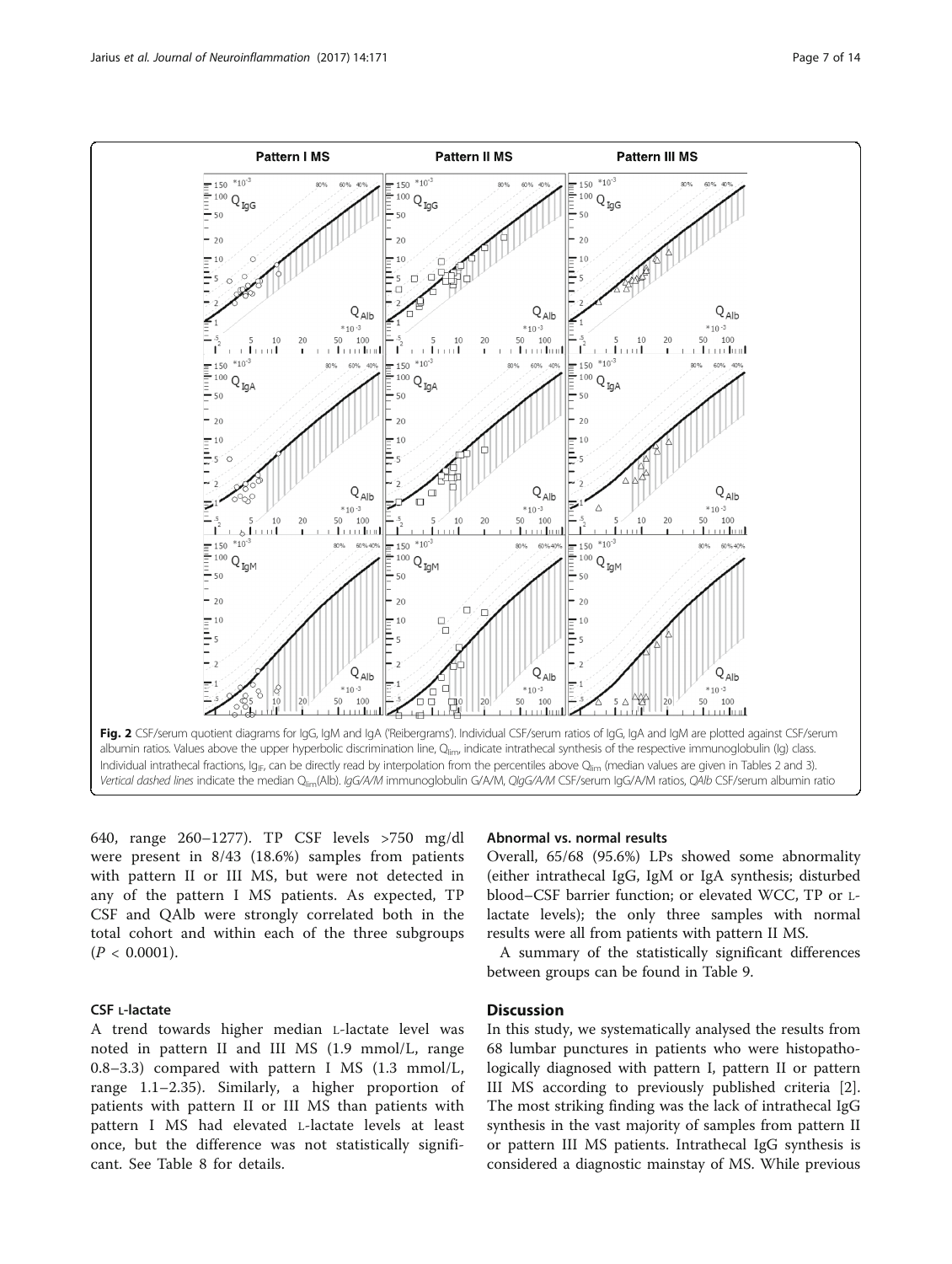|                      | Units          | Pattern   MS | Pattern $   +   $ MS | Pattern II MS  | Pattern III MS | AQP4-IqG+ NMO [48] |
|----------------------|----------------|--------------|----------------------|----------------|----------------|--------------------|
| Three-class reaction | <b>Samples</b> | 0/16(0)      | 0/32(0)              | 0/21(0)        | 0/11(0)        | 0/87(0%)           |
| Two-class reaction   | Samples        | 2/16(12.5)   | 2/32(6.3)            | 2/21(9.5)      | 0/11(0)        | 5/87 (5.7%)        |
| $\lg G + \lg M$      | Samples        |              |                      |                | 0              | $1/87(1.1\%)$      |
| $lgG + lgA$          | Samples        |              |                      |                | 0              | $1/87(1.1\%)$      |
| $IqM + IqA$          | Samples        | 0            | $\mathbf{0}$         | 0              | 0              | $3/87$ $(3.4\%)$   |
| One-class reaction   | Samples        | 5/16(31.3)   | 6/32(18.8)           | 6/21(28.6)     | 0/11(0)        | 13/87 (14.9%)      |
| Only IgG             | Samples        | 4            |                      |                | 0              | 5/87 (5.7%)        |
| Only IgM             | Samples        |              | 4                    | $\overline{4}$ | 0              | 7/87 (8%)          |
| Only IgA             | Samples        | $\mathbf{0}$ | 0                    | 0              | 0              | $1/87(1.1\%)$      |

<span id="page-7-0"></span>Table 4 Immunoglobulin class response patterns

Concentrations, ratios and fractions are reported as medians; range and total sample numbers examined are given in brackets

QIgG/A/M=CSF/serum IgG/A/M ratios

studies reported a frequency of OCB in MS of 90–98% in European patients, 73% of samples from pattern II or pattern III MS patients, including all pattern III patients, were negative in the present European cohort. Moreover, OCBs were positive only transiently in the only two patients with non-pattern I lesions and follow-up data. Transient OCBs have been reported in other neuroinflammatory diseases such as neuromyelitis optica (NMO), acute disseminated encephalomyelitis or CNS infection, whereas OCBs are thought to persist over the entire disease course of MS [[24, 25](#page-13-0)]. Similarly, the polyspecific, intrathecal antiviral IgG response as defined by at least two elevated CSF/serum antibody indices to measles, rubella and/or (so-called MRZ reaction) varicella zoster virus, which is seen in around 70% of patients with MS (and considered to represent non-specific bystander B-cell activation) [\[10](#page-12-0)–[14](#page-12-0), [23\]](#page-13-0), was missing in all patients with pattern II or III lesions tested. Some 91% of the pattern II and III MS samples did not even show a monospecific IgG response to one of the constituents of the

MRZR; in contrast, a reaction to at least one of the three viral agents has been found in 89–94% of MS patients [[14](#page-12-0), [19](#page-13-0)]. Together, this strongly suggests that patients with pattern II and pattern III lesions are immunopathophysiologically distinct from patients with 'pattern I MS' as well as from previous MS cohorts [[8, 10](#page-12-0), [19](#page-13-0)].

This notion is further supported by the finding of additional, significant differences in CSF profiles between patients with pattern I lesions and patients with pattern II or III lesions. The latter group significantly more frequently had signs of compromised blood–CSF barrier function, had significantly higher CSF albumin concentrations and significantly higher and more frequently elevated CSF total protein levels (Tables [6](#page-8-0) and [9](#page-10-0); Fig. [3](#page-11-0)). In addition, an albuminocytological dissociation was more commonly seen in patients with type II or III lesions.

Although intraindividual persistence of a single lesion type over time has been shown in a larger cohort of biopsied patients [[4, 5](#page-12-0)], there is an ongoing discussion

Table 5 Frequency of intrathecal IqG synthesis to infectious agents

|                                   | Units          | MS, according to<br>literature [14] | Pattern<br>l MS | Pattern II<br>$+$ III MS | Pattern<br>II MS | Pattern<br>III MS | AQP4-IqG+ NMO<br>[13, 23, 43, 55, 56] | MOG-IgG+<br>EM [35] |
|-----------------------------------|----------------|-------------------------------------|-----------------|--------------------------|------------------|-------------------|---------------------------------------|---------------------|
| MRZ reaction ( $\geq$ 2 Als >1.5) | Patients       | 72/100 (72)                         | 1/2(50)         | 0/10(0)                  | 0/7(0)           | $0/3$ (0)         | 1/42(2.4)                             | 0/11(0)             |
|                                   | Samples        | 72/100 (72)                         | 1/2(50)         | 0/12(0)                  | 0/8(0)           | 0/4(0)            | 1/42(2.4)                             | 0/11(0)             |
| M and/or R and/or $Z > 1.5$       | Samples        | 158/177 (89)                        | 1/2(50)         | 1/11(9.1)                | 0/8(0)           | $1/3$ (33.3)      | n.d.                                  | n.d.                |
| Measles virus $Al > 1.5$          | <b>Samples</b> | 138/177 (78)                        | 1/2(50)         | 1/10(10)                 | 0/8(0)           | 1/4(25)           | 1/42(2.4)                             | 0/11(0)             |
| Rubella virus AI $>1.5$           | <b>Samples</b> | 106/177 (60)                        | 1/2(50)         | 0/9(0)                   | 0/8(0)           | 0/4(0)            | 0/42(0)                               | 0/11(0)             |
| Zoster virus $Al > 1.5$           | <b>Samples</b> | 97/177 (55)                         | 0/2(0)          | 0/9(0)                   | 0/8(0)           | $0/4$ (0)         | 1/42(2.4)                             | 0/11(0)             |
| Herpes simplex virus $Al > 1.5$   | <b>Samples</b> | 26/94 (28)                          | n.d.            | 0/4(0)                   | $0/4$ (0)        | $0/1$ (0)         | n.d.                                  | n.d.                |
| Epstein-Barr virus Al >1.5        | <b>Samples</b> | n.d.                                | 0/2(0)          | 0/2(0)                   | n.d.             | n.d.              | n.d.                                  | 0/2(0)              |
| Borrelia burgdorferi AI >1.5      | Samples        | $0/1$ (0)                           | $0/3$ (0)       | 0/6(0)                   | 0/2(0)           | n.d.              | $0/1$ (0)                             | $0/3$ (0)           |
| Toxoplasma gondii Al >1.5         | <b>Samples</b> | n.d.                                | $0/1$ (0)       | $0/1$ (0)                | n.d.             | n.d.              | n.d.                                  | $0/1$ (0)           |
| TPHA AI $>1.5$                    | Samples        | n.d.                                | $0/1$ (0)       | $0/1$ (0)                | n.d.             | n.d.              | n.d.                                  | $0/1$ (0)           |

n.a. not applicable AI antibody index, M measles virus, R rubella virus, TPHA Treponema pallidum haemagglutination assay, Z varicella zoster virus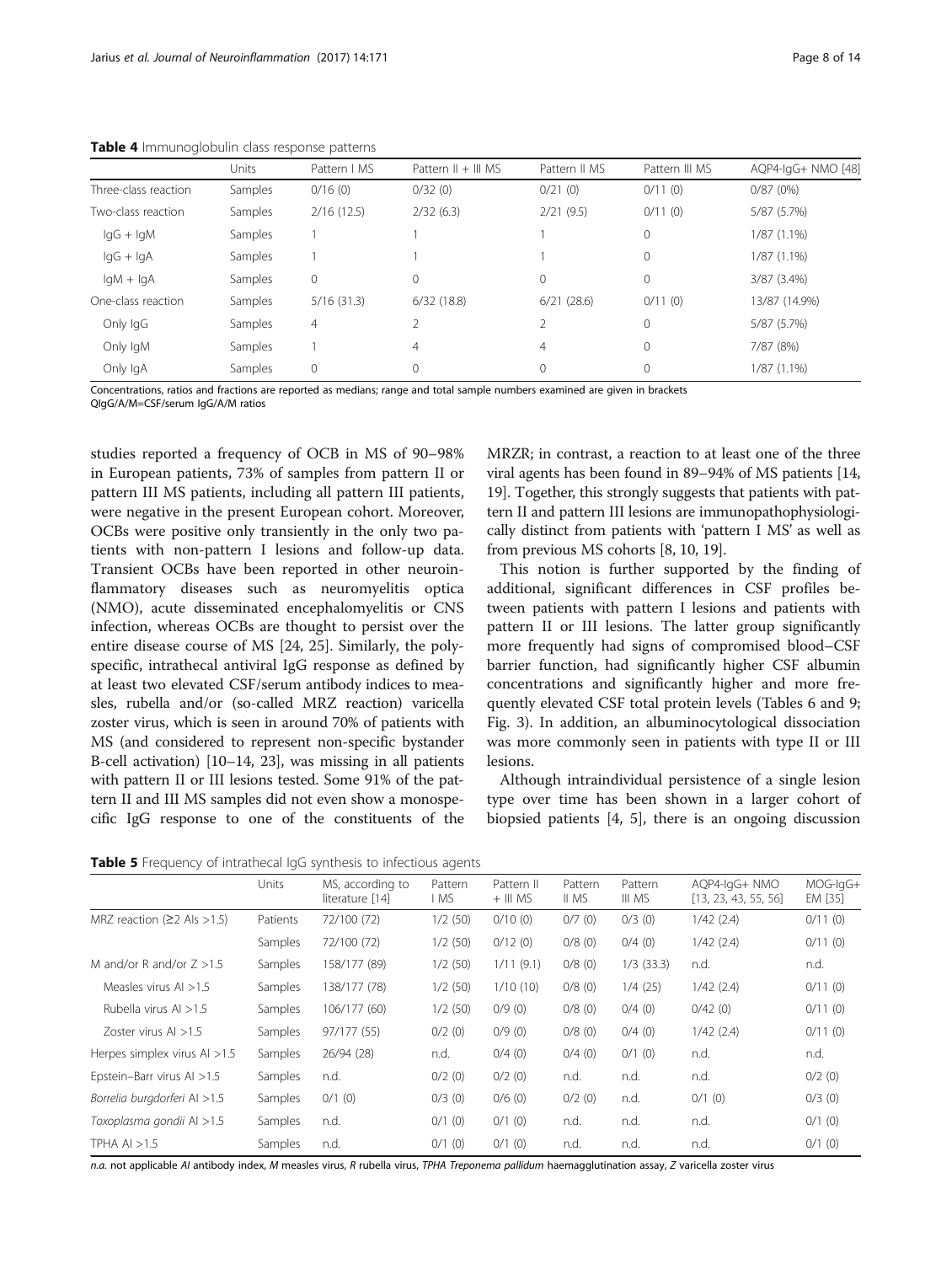<span id="page-8-0"></span>

|                                                                             | <b>Units</b> | Pattern   MS               | Pattern $   +   $ MS   | Pattern II MS            | Pattern III MS           | AQP4-IgG+ NMO [48]    |
|-----------------------------------------------------------------------------|--------------|----------------------------|------------------------|--------------------------|--------------------------|-----------------------|
| $QAlb > Q_{lim}(Alb)$                                                       | Patients     | 4/10(40)                   | 15/22 (68.2)           | 9/15(60)                 | $6/7$ (85.7)             | n.d.                  |
| $QAlb > Q_{lim}(Alb)$                                                       | Samples      | 4/17(23.5)                 | 30/43 (69.8)           | 16/26(61.5)              | 14/17 (82.4)             | 75/147 (51%)          |
| QAIb, all LPs                                                               |              | $4.81$ $(3.01 - 10.8; 17)$ | $8.39(2.1 - 33.9; 42)$ | $7.3$ $(2.1 - 33.9; 25)$ | $9(3.3 - 20.7; 17)$      | $7(2.3 - 57.1; 137)$  |
| QAIb, QAIb pos.                                                             |              | $8.53(6.3 - 10.8; 4)$      | $9.8$ (6.4-33.9; 29)   | $9(6.4 - 33.9; 15)$      | $10.25(6.8 - -20.7; 14)$ | 11.8 (5.63-57.14; 70) |
| Albumin CSF, all LPs                                                        | mq/L         | 204 (95-517; 17)           | 331 (81.2-726; 41)     | 255.5 (81.2-599; 24)     | 368 (137-726; 17)        | 284 (83.6-1890; 139)  |
| Albumin CSF, QAlb pos.                                                      | mq/L         | $366(251-517; 4)$          | 371.5 (227-726; 28)    | 312 (227-599; 14)        | 431 (282-726; 14)        | 437 (219-1890)        |
| Albumin serum, all LPs                                                      | q/L          | 40.6 (29.3-49.5; 17)       | 40 (22.6–51.8; 41)     | 39.85 (22.6-51.4; 24)    | 41.2 (32.7–51.8; 17)     | 40.7 (19.7-67.9; 133) |
| Albumin serum, QAlb pos.                                                    | g/L          | 43.15 (37.7-47.9: 4)       | 39.5 (22.6-50.9; 27)   | 35.55 (22.6-46.8; 14)    | 39.9 (32.7-50.9; 13)     | 39 (19.7–55.9)        |
| Combined intrathecal IgG synthesis and disturbed blood-CSF barrier function |              |                            |                        |                          |                          |                       |
| Patients, at least once                                                     | N(%          | 3/10(30)                   | 4/20(20)               | 3/13(23.1)               | 1/7(14.3)                | n.d.                  |
| All LPs                                                                     | N(%          | 3/17(17.6)                 | 5/43(11.6)             | 4/26(15.4)               | 1/17(5.9)                | 13/74 (17.6%)         |

n.d. no data

QAlb = CSF/serum albumin ratio. Concentrations and ratios are reported as medians; range and total sample numbers examined are given in brackets

on whether the various histopathological lesion patterns identified in MS really represent different entities or rather different stages of the same disease. Given that OCBs are a constant feature in MS, which once acquired does not normally vanish [\[24, 25](#page-13-0)] (except in rare patients treated with natalizumab [\[26](#page-13-0), [27\]](#page-13-0), a drug not used in any of our patients), the lack of OCB positivity or persistence in most pattern II and III patients provides particularly strong evidence in favour of the former hypothesis.

The term 'multiple sclerosis' refers to a clinicoradiologically defined syndrome. There is currently no proof that all patients presenting with acute CNS demyelination and dissemination in time and space share the same underlying pathogenesis. Instead, several lines of evidence suggest that the current 'phenotypic' definition of MS may cover more than one disease: (i) pathological studies have demonstrated histopathological heterogeneity among patients with MS [[1, 4, 5\]](#page-12-0); (ii) clinical studies have shown differences in clinical presentation ('spinal MS'), course (primary progressive MS without relapses vs. relapsing-remitting MS), severity and prognosis ('benign MS'); (iii) MRI studies have suggested different lesion

types in MS; and (iv) treatment trials have found 'nonresponders', i.e. patients in whom drugs shown to be effective in the majority of patients with MS were of no benefit. In accordance with that hypothesis, numerous patients previously diagnosed as having variants of MS or 'opticospinal MS' based on the current clinicoradiological consensus criteria were found over the past decade to have newly discovered humorally mediated diseases, pathophysiologically distinct from MS, that are now termed AQP4-IgG-positive 'neuromyelitis optica spectrum' disorder (NMOSD) [\[28](#page-13-0)–[33\]](#page-13-0) and MOG-IgG-positive encephalomyelitis (EM) [\[17,](#page-12-0) [34](#page-13-0)–[42](#page-13-0)]. Of note, many of patients with AQP4-IgG-positive NMO or MOG-IgGpositive EM had previously been wrongly diagnosed with MS due to a significant overlap in clinical presentation and clinical criteria and, in consequence, had been wrongly treated with drugs approved for MS but not for NMO or MOG-EM [[17](#page-12-0), [34](#page-13-0)–[36](#page-13-0), [43](#page-13-0)–[47](#page-13-0)]. In a large European cohort, more than 40% of AQP4-IgG-positive patients with NMOSD had been previously misdiagnosed with MS [[43\]](#page-13-0). Similarly, McDonald's clinicoradiological criteria or Barkhofs's radiological for MS were met by 33 and 15%, respectively, of all MOG-IgG-positive

|                                     | Units          | Pattern   MS  | Pattern $II + III$ MS | Pattern II MS  | Pattern III MS   | AQP4-lgG+ NMO [48] |
|-------------------------------------|----------------|---------------|-----------------------|----------------|------------------|--------------------|
| Pleocytosis                         | <b>Samples</b> | 5/13(38.5)    | 16/40 (40)            | 6/26(23.1)     | 10/14(71.4)      | 98/194 (50.5)      |
| WCC, all LPs                        | Cells/µL       | $5(1-23; 13)$ | $3(0-267; 40)$        | $2(0-267; 26)$ | $8.5$ (3-24; 14) | $6(0-380; 182)$    |
| WCC, if elevated                    | Cells/uL       | $11(6-23; 5)$ | $14.5(6-267; 16)$     | $40(6-267; 6)$ | $10.5(7-24:10)$  | 19 (6-380; 98)     |
| $WCC, >40$ cells/ $\mu$ L           | Samples        | 0/13(0)       | 3/36(8.3)             | 3/22(13.6)     | 0/14(0)          | 28/194 (14.4)      |
| $WCC, >40$ cells/ $\mu$ L           | Cells/uL       | n.a.          | $69(55 - 267; 3)$     | $69(55-267:3)$ | n.a.             | 94 (43-380: 28)    |
| Albuminocytological<br>dissociation | Samples        | 1/8 (12.5)    | 13/21 (61.9)          | 10/18 (55.6)   | 3/3(100)         | 27/75(33.3)        |

n.a. not applicable

 $WCC =$  white cell count

WCC in the various groups are reported as medians; range and total sample numbers examined are given in brackets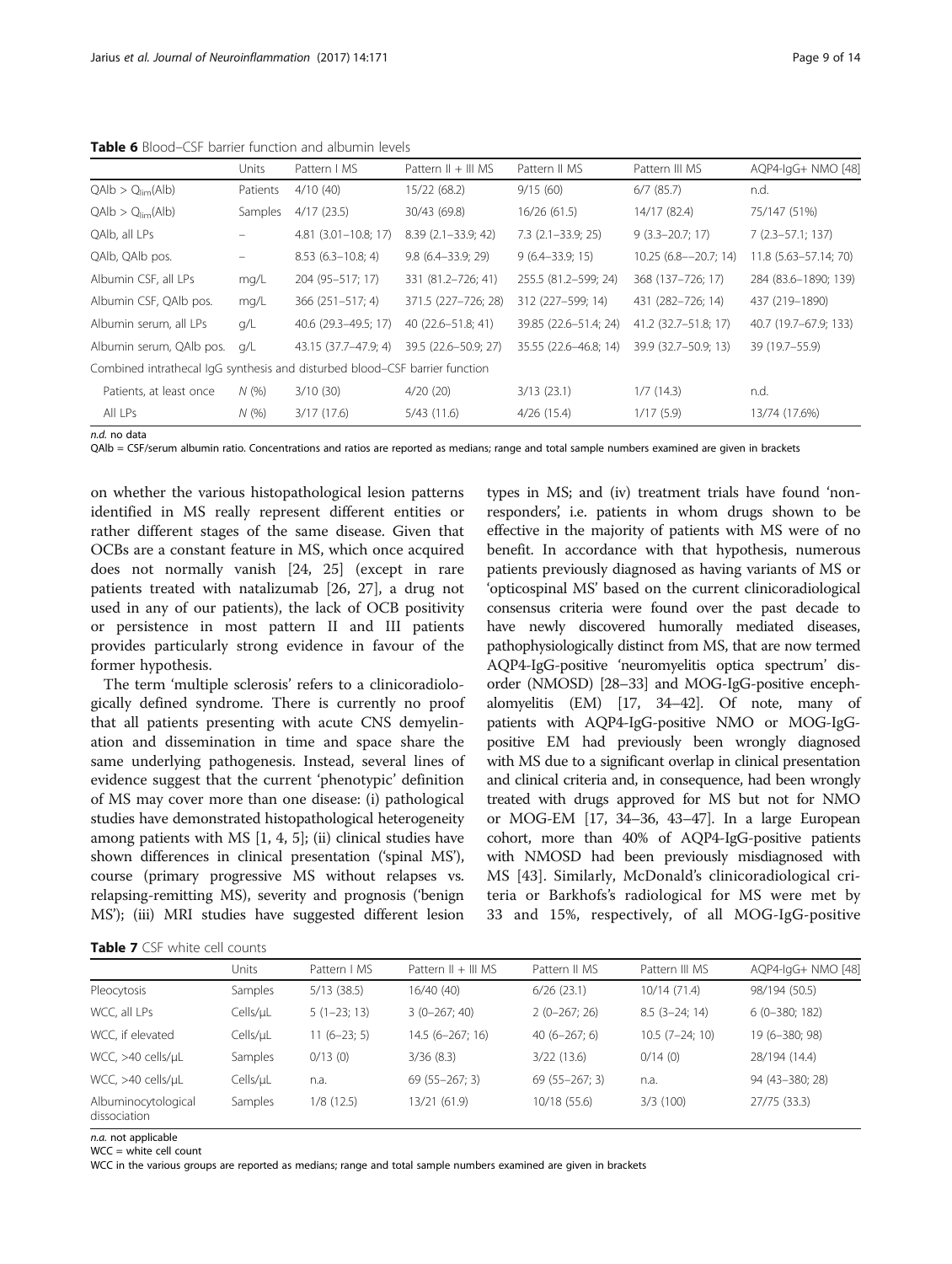|                          | Units    | Pattern   MS          | Pattern $   +   $ MS | Pattern II MS       | Pattern III MS       | AQP4-IqG+ NMO [48]           |
|--------------------------|----------|-----------------------|----------------------|---------------------|----------------------|------------------------------|
| CSF TP elevated          | Patients | 3/9(33.3)             | 14/20 (70)           | 8/13(61.5)          | $6/7$ (85.7)         | n.d.                         |
| CSF TP elevated          | Samples  | 3/15(20)              | 29/43 (67.4)         | 15/26 (57.7)        | 14/17 (82.4)         | 80/152 (52.6)                |
| CSF TP, all LPs          | mg/L     | 375 (187-750; 15)     | 550 (168-1930; 43)   | 501 (168-1930; 26)  | 640 (260-1277; 17)   | 473 (198-3620; 147)          |
| CSF TP, if elevated      | mg/L     | 724 (532-750; 3)      | 622 (470-1930; 29)   | 571 (471-1930: 15)  | 693 (470-1277; 14)   | 780 (45.4-3620; 68)          |
| CSF TP, >750 mg/L        | mg/L     | 0/15(0)               | 8/43 (18.6)          | 4/26(15.4)          | 4/17(23.5)           | 41/147 (28)                  |
| CSF lactate elevated     | Patients | 2/8(25)               | 6/14(42.9)           | 5/11(45.5)          | $1/3$ (33.3)         | n.d.                         |
| CSF lactate elevated     | Samples  | 2/9(22.2)             | 7/28(25)             | 6/20(30)            | 1/8(12.5)            | 27/83 (32.5)                 |
| CSF lactate, all LPs     | mmol/L   | $1.3(1.1 - 2.35; 11)$ | $1.9(0.8 - 3.3; 28)$ | $1.85(0.8-3.3; 20)$ | $1.9(1.36 - 2.9; 8)$ | 1.97 (0.87-6.8; 80)          |
| CSF lactate, if elevated | mmol/L   | $2.175(2-2.35; 2)$    | $2.5$ (2.2–3.3; 7)   | $2.4$ (2.2-3.3; 6)  | $2.9(2.9-2.9; 1)$    | $2.9$ ( $2.1 - 6.8$ ; $27$ ) |
| CSF lactate, $>3$ mmol/L | mmol/L   | 0/11(0)               | 1/28(3.6)            | 1/20(5)             | 0/8(0)               | 27/80 (33.8)                 |

<span id="page-9-0"></span>Table 8 CSF total protein and CSF L-lactate

n.d. no data

Concentrations are reported as medians; range and total sample numbers examined are given in brackets

patients in a recent study [\[35\]](#page-13-0). Wrong diagnosis and, accordingly, false treatment for MS may have caused disease exacerbation and worse outcome in some of those patients, underlining the clinical importance of studies investigating potential heterogeneity in MS [[45](#page-13-0)–[47](#page-13-0)].

AQP4-IgG-positive NMO lesions, MOG-IgG-positive EM lesions and pattern II MS lesions share important histopathological similarities in that all three are characterized by antibody and complement deposits. It is therefore of particular note that many of the CSF findings from patients with pattern II lesions were more similar to what has been reported in AQP4-IgGpositive NMO [\[43, 48, 49](#page-13-0)] and MOG-IgG-positive EM [[17](#page-12-0), [34](#page-13-0)–[36](#page-13-0)] than to what was found in patients with pattern I lesions in our study (Tables [1](#page-2-0), [2,](#page-4-0) [3,](#page-5-0) [4, 5](#page-7-0), [6](#page-8-0), [7](#page-8-0), and 8). However, the majority of patients with pattern II and pattern III lesions are negative for AQP4-IgG and MOG-IgG, as were all 10 patients with pattern II or III lesions and available serum samples in the present study [\[18](#page-13-0), [50](#page-13-0), [51\]](#page-13-0), suggesting a potential role of other, so far unknown autoantibodies in this condition. In contrast, the CSF findings associated with pattern I lesions were much more in line with what one would expect in patients with typical MS.

Of interest, AQP4-IgG-positive NMO is characterized by a marked female predominance (male to female ratio  $\sim$ 1:10–12) [[43\]](#page-13-0); in contrast, the male to female ratio was 1:2.2 in the pattern II patients and thus more similar to what has been reported in MS and in MOG-IgGpositive EM [[35\]](#page-13-0).

In Germany, ≥95% of all MS patients are positive for CSF-restricted OCB [[8, 10](#page-12-0), [19\]](#page-13-0). The fact that most pattern II and III patients had no CSF-restricted OCB in our study therefore implies that pattern II and III MS cannot account for the majority of patients with MS. With most pattern II and III patients belonging to the small subgroup

of <5% of OCB-negative MS cases, pattern II MS and pattern III MS are probably rare conditions.

This seems to be in contrast to histopathological studies that reported a lower proportion of pattern I cases. However, there are several reasons why pattern II and III cases may be overrepresented in neuropathological cohorts:

- (a)As OCBs are considered a hallmark of MS, it seems reasonable to conceive that patients with clinical and radiological findings suggestive of MS but no OCB are more likely to undergo brain biopsy or autopsy than those with OCB. The lack of intrathecal IgG synthesis in patients with pattern II or pattern III lesions may thus result in overrepresentation of pattern II and pattern III patients in histopathological studies.
- (b)Tumefactive lesions are more commonly found in pattern II and III patients and certainly tend to prompt biopsies and autopsies more often than conventional lesions. Similarly, most pattern II and III patients in autopsy studies had died from highly active disease (in particular, patients with pattern III lesions, who often had died from fulminant disease within a few months from onset). However, fulminant and highly active disease definitely also tend to prompt biopsy and autopsy. This may again result in an overrepresentation of pattern II/III patients in biopsy/autopsy studies.
- (c)Some patients with pattern II lesions are positive for MOG-IgG [\[4,](#page-12-0) [18,](#page-13-0) [52\]](#page-13-0). MOG encephalomyelitis shows a strong clinical and paraclinical overlap with MS but also significant differences such as ADEM-like presentation, longitudinally extensive and bilateral ON, longitudinally extensive myelitis [\[17](#page-12-0), [34](#page-13-0)–[36\]](#page-13-0). Again, such 'MS-atypical' presentations may tend to prompt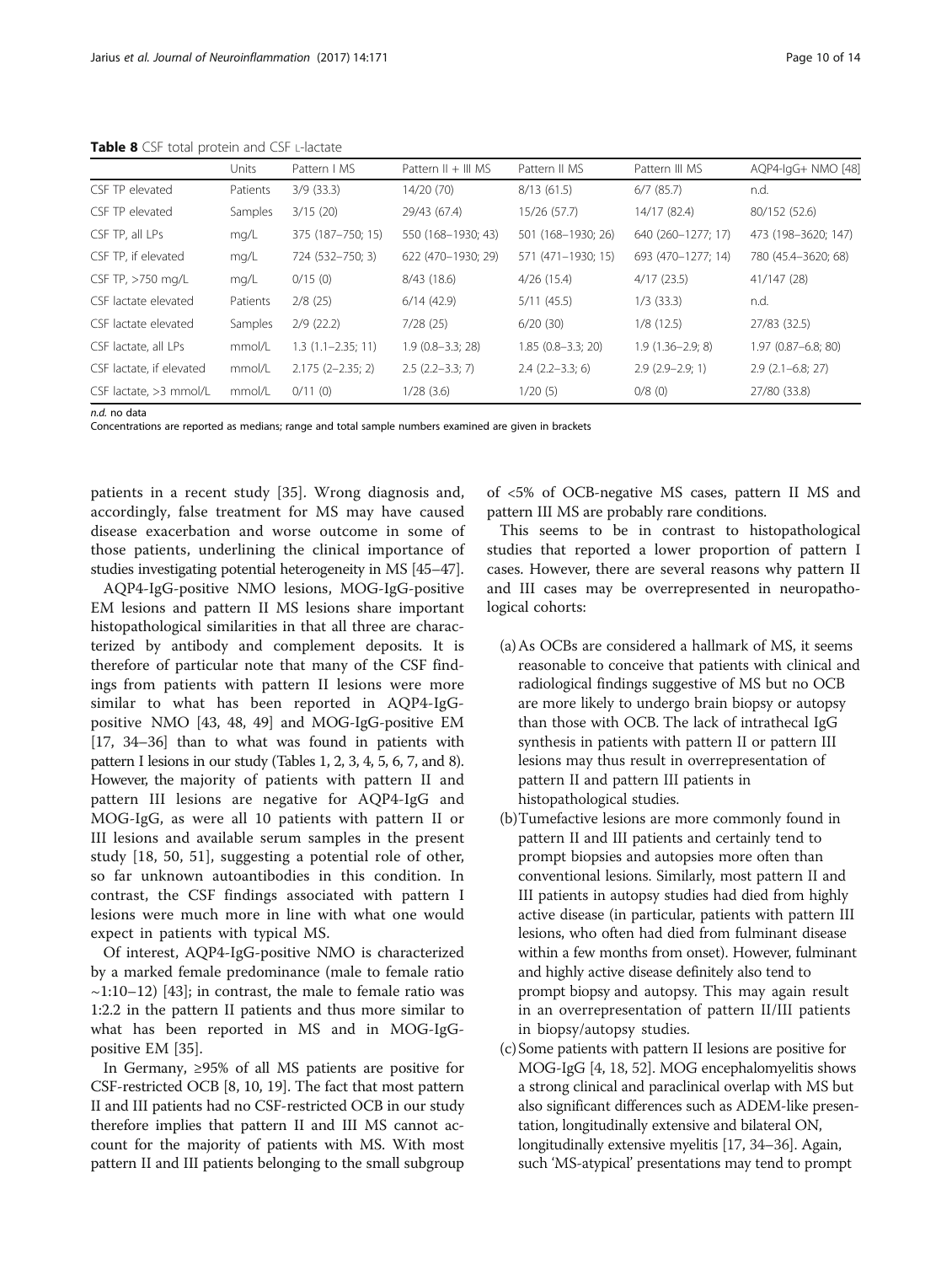# <span id="page-10-0"></span>Table 9 Summary of differences in CSF parameters between various MS subgroups as observed in the present study

| Parameter                                        | Diagnostic groups   | Results              | $P$ values   |
|--------------------------------------------------|---------------------|----------------------|--------------|
| CSF-restricted OCB, all LPs                      | Pattern I           | 15/17 (88.2)         | P < 0.00004  |
|                                                  | Patterns $   +    $ | 10/37 (27)           |              |
|                                                  | Reiber et al. [19]  | 262/267 (98)         | P < 0.000001 |
|                                                  | Patterns II + III   | 10/37 (27)           |              |
|                                                  | Pattern I           | 15/17 (88.2)         | P < 0.0001   |
|                                                  | Pattern II          | 9/25(36)             |              |
|                                                  | Pattern III         | 1/12(8.3)            |              |
| CSF-restricted OCB, patients                     | Pattern I           | 8/10 (80)            | P < 0.03     |
|                                                  | Patterns $   +    $ | 7/22 (31.8)          |              |
|                                                  | Reiber et al. [19]  | 262/267 (98)         | P < 0.000001 |
|                                                  | Patterns II + III   | 7/22 (31.8)          |              |
| CSF-restricted OCB, patients, w/o transient OCBs | Pattern I           | 8/10 (80)            | P < 0.006    |
|                                                  | Patterns $   +    $ | 5/22(22.7)           |              |
|                                                  | Reiber et al. [19]  | 262/267 (98)         | P < 0.00001  |
|                                                  | Patterns $   +    $ | 5/22(22.7)           |              |
| MRZ reaction ( $\geq$ 2 Als >1.5), all LPs       | Jarius et al. [23]  | 397/546 (69)         | P < 0.000001 |
|                                                  | Patterns II + III   | 0/12(0)              |              |
| M and/or R and/or Z >1.5, all LPs                | Reiber et al. [19]  | 158/177 (89)         | P < 0.000001 |
|                                                  | Patterns $   +    $ | 0/12(0)              |              |
| $Q \mid gG > Q_{\text{lim}}(\mid gG),$ all LPs   | Pattern I           | 7/17 (41.2)          | P < 0.03     |
|                                                  | Patterns II + III   | 5/41 (12.2)          |              |
| $QAlb > Q_{\text{lim}}(Alb)$ , all LPs           | Pattern I           | 4/17(23.5)           | P < 0.002    |
|                                                  | Patterns II + III   | 30/43 (69.8)         |              |
|                                                  | Pattern I           | 4/17(23.5)           | $P = 0.002$  |
|                                                  | Pattern II          | 16/26 (61.5)         |              |
|                                                  | Pattern III         | 14/17 (82.4)         |              |
| QAIb, all LPs                                    | Pattern I           | 4.81 (3.01-10.8; 17) | P < 0.005    |
|                                                  | Patterns $   +    $ | 8.39 (2.1-33.9; 42)  |              |
| Albumin CSF, all LPs                             | Pattern I           | 204 (95-517; 17)     | P < 0.009    |
|                                                  | Patterns II + III   | 331 (81.2-726; 41)   |              |
| Total CSF protein elevated, all LPs              | Pattern I           | 3/15(20)             | P < 0.003    |
|                                                  | Patterns $   +    $ | 29/43 (67.4)         |              |
| Total CSF protein, all LPs                       | Pattern I           | 375 (187-750; 15)    | P < 0.007    |
|                                                  | Patterns $   +    $ | 550 (168-1930; 43)   |              |
| Albuminocytological dissociation, all LPs        | Pattern I           | 1/8(12.5)            | P < 0.04     |
|                                                  | Patterns II + III   | 13/21 (61.9)         |              |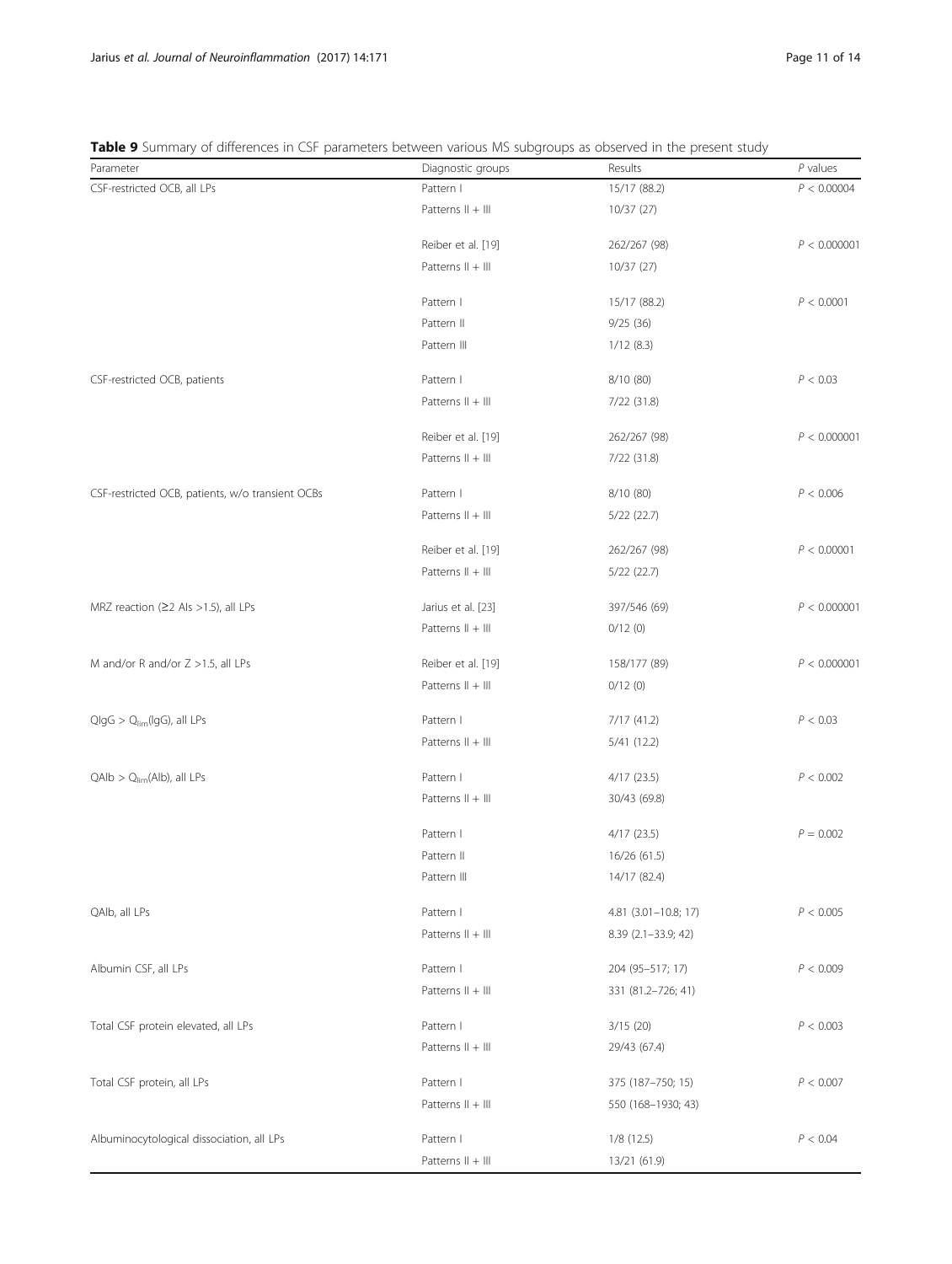<span id="page-11-0"></span>

biopsy or autopsy and, thus, artificially increase the proportion of pattern II cases in biopsy/autopsy studies.

Our results indicate that the proportion of patients with type II and type III lesions may be particularly high among OCB-negative patients diagnosed with MS. While only 2–10% of patients with MS are negative for OCB according to the literature, this subset is not small in absolute numbers, given the high prevalence of MS in some Western populations (e.g. ~2.3 million patients worldwide; ~140,000 patients in Germany). Given that fact and considering that differences in pathophysiology may well translate into different treatment requirements, as already shown in AQP4-IgG-positive NMO [[47](#page-13-0)] and suggested for MOG-IgG-positive EM [[34, 35\]](#page-13-0), studies aiming at enhancing our understanding of the immunopathophysiology of pattern II and III lesions seem highly warranted.

Importantly, the frequency of OCB has been reported to increase with latitude [[53, 54\]](#page-13-0). Whether this implies a higher proportion of patients with 'pattern I' lesions at higher latitudes is currently unknown but deserves to be addressed in future studies.

We acknowledge that our study has both strengths and limitations. While we count the high number of CSF samples included ( $n = 68$ ) and the high number of CSF parameters analysed among the strengths of our study, the retrospective and exploratory study design is a potential limitation. However, prospective studies would be extremely difficult or even impossible to perform given that brain biopsies are only very rarely performed in patients with MS and that lumbar puncture is not anymore required to make the diagnosis of MS according to the current international diagnostic criteria [\[3](#page-12-0)].

# Conclusions

In summary, the present study provides additional, strong evidence for pattern I MS on the one hand and pattern II MS and pattern III MS on the other hand being distinct entities by demonstrating significant differences in CSF findings between patients with pattern I lesions and patients with pattern II or pattern III lesions, especially with regard to intrathecal IgG synthesis. Of particular note, the CSF profiles present in the pattern II/III subgroup were more similar to those reported in AQP4-IgG-positive NMO and MOG-IgGpositive EM than to those classically considered typical for MS. Further studies are now warranted to confirm our findings in larger, international cohorts. Such studies need to take into account the recently reported increase in frequency of CSF oligoclonal banding in MS with latitude [[53, 54\]](#page-13-0).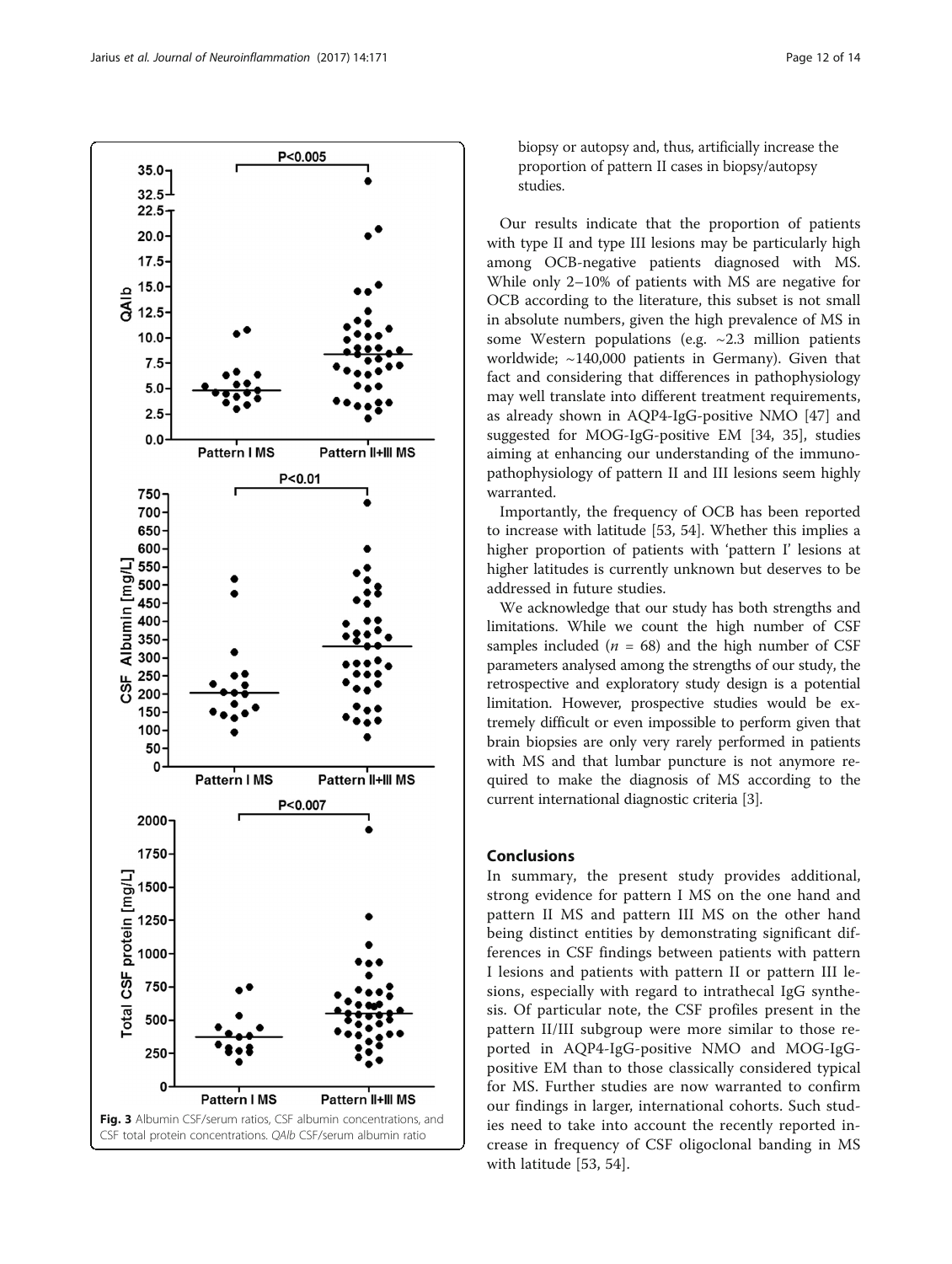#### <span id="page-12-0"></span>Abbreviations

AQP4: Aquaporin-4; CNS: Central nervous system; CSF: Cerebrospinal fluid; EM: Encephalomyelitis; IgA: Immunoglobulin A; IgG: Immunoglobulin G; IgM: Immunoglobulin M; MOG: Myelin oligodendrocyte glycoprotein; MRZR: Measles, rubella, zoster reaction; MS: Multiple sclerosis; NMO: Neuromyelitis optica; NMOSD: NMO spectrum disorder; OCBs: Oligoclonal bands; QAlb: Albumin CSF/serum ratio; QIgG/A/M: IgG/A/M CSF/serum ratio; TP: Total protein; TPHA: Treponema pallidum haemagglutination assay; WCC: White cell count

#### Acknowledgements

This work was supported by research grants from the Dietmar Hopp Stiftung to BW, from Merck Serono to BW, from the German Federal Ministry of Education and research-funded Competence Network Multiple Sclerosis (KKNMS) to BW, WB and IM, and by a research fellowship from the European Committee for Treatment and Research in Multiple Sclerosis (ECTRIMS) to SJ. The authors are thankful to Mrs. Anna Eschlbeck and to the Nikon Imaging Center for the excellent technical assistance. We acknowledge the financial support by Deutsche Forschungsgemeinschaft and Ruprecht-Karls-Universität Heidelberg within the funding programme Open Access Publishing.

#### Funding

The work of BW was supported by research grants from the Dietmar Hopp Stiftung and from Merck Serono. The work of BW, WB and IM was supported by the German Federal Ministry of Education and Research (BMBF/KKNMS, Competence Network Multiple Sclerosis). The work of SJ was supported by a research grant from the European Committee for Treatment and Research in Multiple Sclerosis (ECTRIMS).

#### Availability of data and materials

The datasets generated during and/or analysed during the current study are not publicly available due to local data protection requirements but are available from the corresponding author on reasonable request in an anonymized fashion.

#### Authors' contributions

SJ conceived and designed the study, analysed the CSF data and wrote the manuscript. WB, FK and IM provided the histopathological data. WB, FK, IM, BW, FP and KR provided CSF and clinical data. All authors were involved in revising the manuscript for intellectual content. All authors read and approved the final draft before submission.

# Ethics approval and consent to participate

The study was approved by the institutional review board of the University of Göttingen, and the patients gave written informed consent.

#### Consent for publication

Not applicable.

#### Competing interests

BW has received research grants, speaking fees and travel grants from Merck Serono, Biogen, Teva, Novartis, Sanofi Genzyme, Bayer Healthcare, Biotest and the Dietmar Hopp Foundation. KR has received research support from Novartis as well as speaking fees and travel grants from Guthy Jackson Charitable Foundation, Bayer Healthcare, Biogen Idec, Merck Serono, Sanofi Genzyme, Teva, Roche, and Novartis, none of which is related to the present study. FrP has received research support from Bayer, Novartis, Biogen Idec, Teva, Sanofi-Aventis/Genzyme, Merck Serono, Alexion, Chugai, Arthur Arnstein Stifung Berlin, Guthy Jackson Charitable Foundation and the US National Multiple Sclerosis Society; has received travel funding and/or speaker honoraria from Bayer, Novartis, Biogen Idec, Teva, Sanofi Aventis/Genzyme and Merck Serono; and has consulted for Sanofi Genzyme, Biogen Idec, and MedImmune; none of which is related to the present paper. The other authors report no competing interests. WB has received honoraria for lectures by Bayer Vital, Biogen, Merck Serono, Teva, Genzyme, Roche and Novartis. He is a member of scientific advisory boards for Teva, Biogen, Novartis and Genzyme. WB receives research support from Teva, Biogen, Genzyme and Novartis.

#### Publisher's Note

Springer Nature remains neutral with regard to jurisdictional claims in published maps and institutional affiliations.

#### Author details

<sup>1</sup>Molecular Neuroimmunology Group, Department of Neurology, University of Heidelberg, Heidelberg, Germany. <sup>2</sup>Department of Neuropathology, University of Göttingen, Göttingen, Germany. <sup>3</sup>Department of Neurology, Charité University Medicine Berlin, Berlin, Germany. <sup>4</sup>NeuroCure Clinical Research Center and Clinical and Experimental Multiple Sclerosis Research Center, Berlin, Germany.

# Received: 1 February 2017 Accepted: 26 July 2017<br>Published online: 29 August 2017

#### References

- 1. Lucchinetti CF, Bruck W, Lassmann H. Evidence for pathogenic heterogeneity in multiple sclerosis. Ann Neurol. 2004;56:308.
- 2. Lucchinetti C, Bruck W, Parisi J, Scheithauer B, Rodriguez M, Lassmann H. Heterogeneity of multiple sclerosis lesions: implications for the pathogenesis of demyelination. Ann Neurol. 2000;47:707–17.
- 3. Polman CH, Reingold SC, Banwell B, Clanet M, Cohen JA, Filippi M, Fujihara K, Havrdova E, Hutchinson M, Kappos L, et al. Diagnostic criteria for multiple sclerosis: 2010 revisions to the McDonald criteria. Ann Neurol. 2011;69:292–302.
- 4. Konig FB, Wildemann B, Nessler S, Zhou D, Hemmer B, Metz I, Hartung HP, Kieseier BC, Bruck W. Persistence of immunopathological and radiological traits in multiple sclerosis. Arch Neurol. 2008;65:1527–32.
- 5. Metz I, Weigand SD, Popescu BF, Frischer JM, Parisi JE, Guo Y, Lassmann H, Bruck W, Lucchinetti CF. Pathologic heterogeneity persists in early active multiple sclerosis lesions. Ann Neurol. 2014;75:728–38.
- 6. Tumani H, Deisenhammer F, Giovannoni G, Gold R, Hartung HP, Hemmer B, Hohlfeld R, Otto M, Stangel M, Wildemann B, Zettl UK. Revised McDonald criteria: the persisting importance of cerebrospinal fluid analysis. Ann Neurol. 2011;70:520. author reply 521
- 7. Franciotta D, Columba-Cabezas S, Andreoni L, Ravaglia S, Jarius S, Romagnolo S, Tavazzi E, Bergamaschi R, Zardini E, Aloisi F, Marchioni E. Oligoclonal IgG band patterns in inflammatory demyelinating human and mouse diseases. J Neuroimmunol. 2008;200:125–8.
- 8. Reiber H, Teut M, Pohl D, Rostasy KM, Hanefeld F. Paediatric and adult multiple sclerosis: age-related differences and time course of the neuroimmunological response in cerebrospinal fluid. Mult Scler. 2009;15:1466–80.
- 9. Andersson M, Alvarez-Cermeno J, Bernardi G, Cogato I, Fredman P, Frederiksen J, Fredrikson S, Gallo P, Grimaldi LM, Gronning M, et al. Cerebrospinal fluid in the diagnosis of multiple sclerosis: a consensus report. J Neurol Neurosurg Psychiatry. 1994;57:897–902.
- 10. Reiber H. Cerebrospinal fluid—physiology, analysis and interpretation of protein patterns for diagnosis of neurological diseases. Mult Scler. 1998;4:99–107.
- 11. Jarius S, Eichhorn P, Jacobi C, Wildemann B, Wick M, Voltz R. The intrathecal, polyspecific antiviral immune response: specific for MS or a general marker of CNS autoimmunity? J Neurol Sci. 2009;280:98–100.
- 12. Jarius S, Eichhorn P, Wildemann B, Wick M. Usefulness of antibody index assessment in cerebrospinal fluid from patients negative for total-IgG oligoclonal bands. Fluids Barriers CNS. 2012;9:14.
- 13. Jarius S, Franciotta D, Bergamaschi R, Rauer S, Wandinger KP, Petereit HF, Maurer M, Tumani H, Vincent A, Eichhorn P, et al. Polyspecific, antiviral immune response distinguishes multiple sclerosis and neuromyelitis optica. J Neurol Neurosurg Psychiatry. 2008;79:1134–6.
- 14. Felgenhauer K, Reiber H. The diagnostic significance of antibody specificity indices in multiple sclerosis and herpes virus induced diseases of the nervous system. Clin Investig. 1992;70:28–37.
- 15. Jarius S, Probst C, Borowski K, Franciotta D, Wildemann B, Stoecker W, Wandinger KP. Standardized method for the detection of antibodies to aquaporin-4 based on a highly sensitive immunofluorescence assay employing recombinant target antigen. J Neurol Sci. 2010;291:52–6.
- 16. Jarius S, Paul F, Fechner K, Ruprecht K, Kleiter I, Franciotta D, Ringelstein M, Pache F, Aktas O, Wildemann B. Aquaporin-4 antibody testing: direct comparison of M1-AQP4-DNA-transfected cells with leaky scanning versus M23-AQP4-DNA-transfected cells as antigenic substrate. J Neuroinflammation. 2014;11:129.
- 17. Jarius S, Ruprecht K, Kleiter I, Borisow N, Asgari N, Pitarokoili K, Pache F, Stich O, Beume LA, Hummert MW, et al. MOG-IgG in NMO and related disorders: a multicenter study of 50 patients. Part 1: frequency, syndrome specificity, influence of disease activity, long-term course, association with AQP4-IgG, and origin. J Neuroinflammation. 2016;13:279.